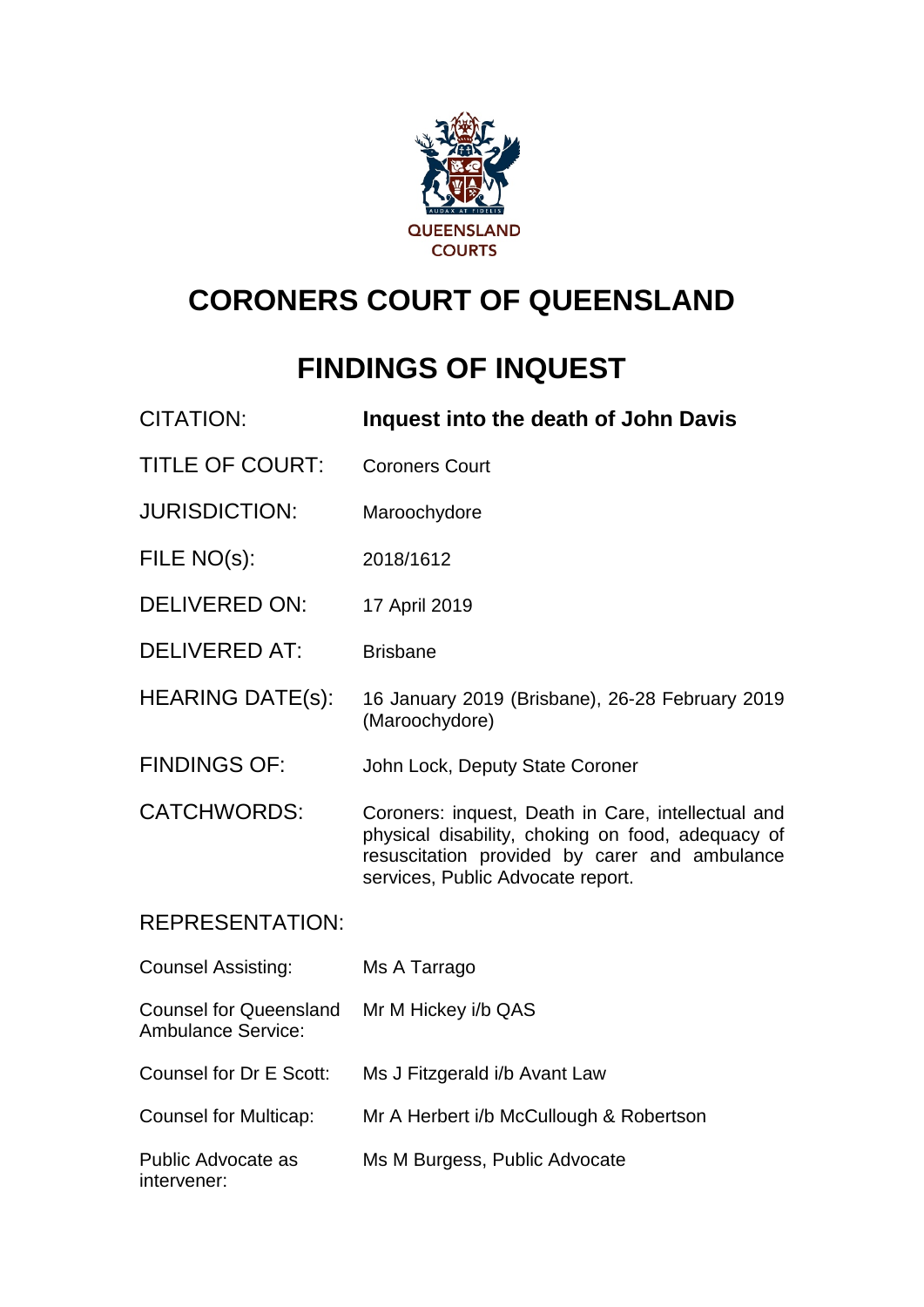# **Table of Contents**

| Whether the health, disability and supported accommodation services       |  |
|---------------------------------------------------------------------------|--|
| provided to the deceased were adequate and appropriate22                  |  |
| Whether first aid and disability services carer training of the supported |  |
| accommodation carers were adequate and appropriate23                      |  |
| Whether the resuscitation performed by the Queensland Ambulance           |  |
|                                                                           |  |
| Whether there are any matters about which preventative                    |  |
| recommendations might be made pursuant to section 46 of the Coroners      |  |
| Act 2003                                                                  |  |
|                                                                           |  |
|                                                                           |  |
|                                                                           |  |
|                                                                           |  |
|                                                                           |  |
|                                                                           |  |
|                                                                           |  |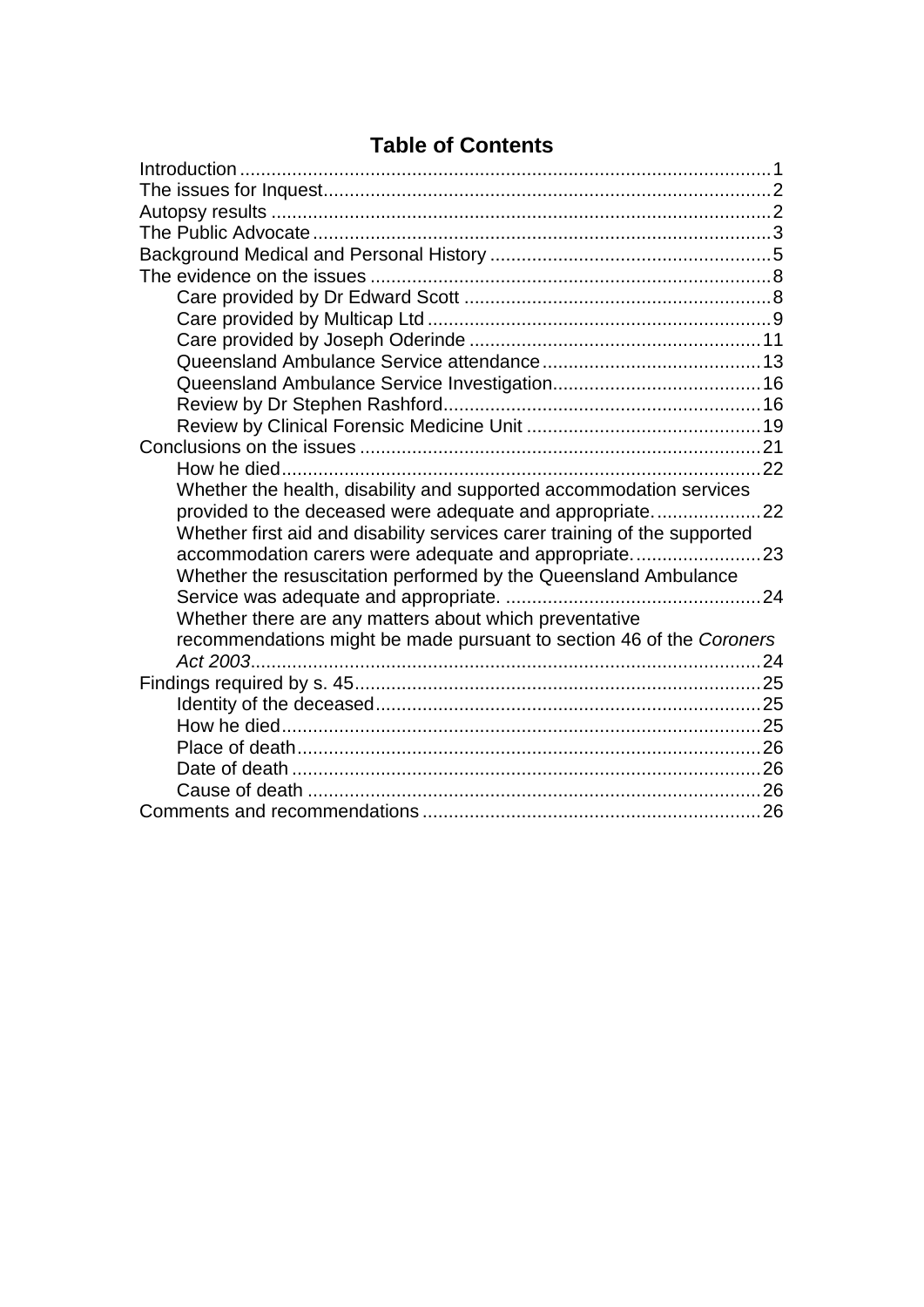# <span id="page-2-0"></span>**Introduction**

- 1. John Davis died on 10 April 2018 at the Sunshine Coast University Hospital (SCUH) following his admission on 8 April 2018. Mr Davis was 50 years of age at the time of his death. He had a past medical history including an acquired brain injury from birth resulting in intellectual impairment and epilepsy, severe obstructive sleep apnoea, gastro-oesophageal reflux disease and osteoporosis.
- 2. Mr Davis had been admitted to the SCUH after choking on a food bolus on 8 April 2018 at a Multicap Ltd supported accommodation residence located at 64 Atkinson Road, Bli Bli, Queensland.
- 3. At approximately 11:00am on 8 April 2018, Mr Davis and the three other residents at the facility were given lunch by their daily carer, Mr Joseph Oderinde, at a dining table near the kitchen. At some point Mr Davis was the only person left at the table and Mr Oderinde was in the kitchen when Mr Davis was heard to collapse to the floor. Mr Oderinde found Mr Davis unresponsive. Mr Oderinde called 000 and monitored Mr Davis' response with the assistance of the Emergency Medical Dispatcher (EMD). When it became apparent Mr Davis was not breathing he was instructed to perform cardiopulmonary resuscitation, which he did until the first paramedics arrived.
- 4. A total of three Queensland Ambulance Service (QAS) crews were eventually dispatched to the residence as Mr Davis deteriorated. When paramedics first arrived they found Mr Davis with a Glasgow Coma Scale (GCS) of 3 and in pulseless electrical activity (PEA). Mr Davis had no cardiac output and was noted to be difficult to ventilate. After initial difficulty with a faulty laryngoscope and the attendance of a Critical Care Paramedic, a large piece of meat was cleared from the airway using a different laryngoscope. Mr Davis was subsequently easier to ventilate and returned to spontaneous cardiac activity.
- 5. Mr Davis could not be intubated at the scene and was successfully ventilated using a laryngeal mask airway. Apart from the difficulties in clearing the airway due to instrumental issues, there were some issues relating to proper documentation of the event on the Electronic Ambulance Report Form (eARF). These issues were investigated separately by QAS and a report was provided to me.
- 6. Mr Davis was transferred to the SCUH and was noted to be spontaneously breathing and easy to ventilate with the laryngeal mask airway. He remained at a GCS 3 and was intubated.
- 7. A CT scan revealed changes consistent with significant brain injury due to the period without blood and oxygen supply, known as hypoxic-ischaemic encephalopathy. The CT scan also revealed that changes related to his previous brain injury, which was reported as being stable in comparison with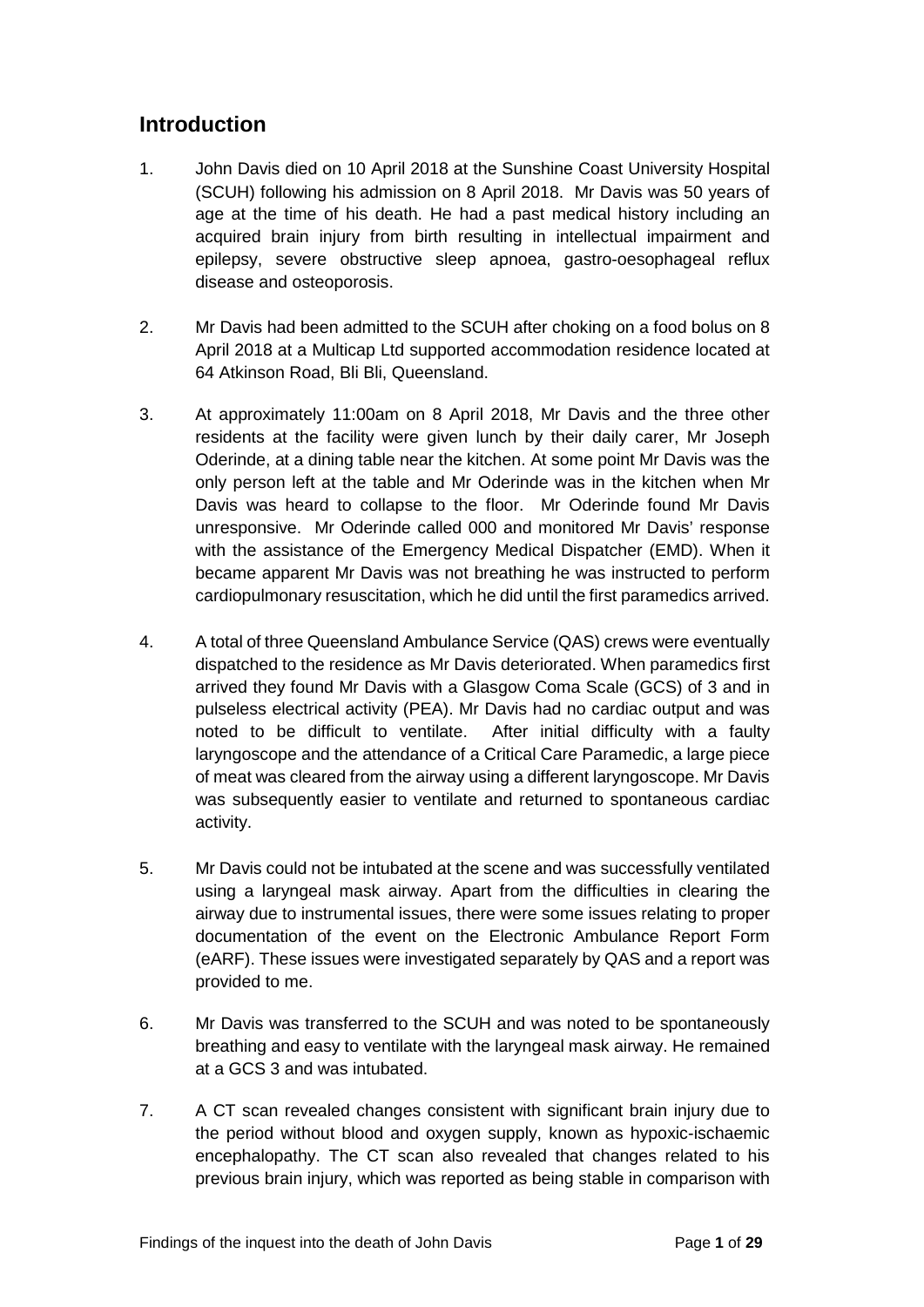scans taken in January 2014 (over 4 years earlier).

8. Mr Davis made no significant recovery and died at 00:50am on 10 April 2018.

# <span id="page-3-0"></span>**The issues for Inquest**

- 9. Given Mr Davis' residential and disability issues, his death is a reportable death in care and as such an inquest must be held in circumstances that raise issues about the care, as they do here. There were a number of issues requiring further ventilation following information gathered during the coronial investigation.
- 10. At a pre-inquest hearing held on 16 January 2019 the issues for inquest were determined as follows:
	- i. The findings required by section 45(2) of the *Coroners Act 2003* namely the identity of the deceased, how he died, when he died, where he died and what caused his death.
	- ii. Whether the health, disability and supported accommodation services provided to the deceased were adequate and appropriate.
	- iii. Whether first aid and disability services carer training of the supported accommodation carers were adequate and appropriate.
	- iv. Whether the resuscitation performed by the Queensland Ambulance Service was adequate and appropriate.
	- v. Whether there are any matters about which preventative recommendations might be made pursuant to section 46 of the *Coroners Act 2003*.

The witnesses heard at the inquest were:

- i. Dr Ian Home, Clinical Forensic Medicine Unit (CFMU);
- ii. Joseph Oderinde, Multicap;
- iii. Cleopatra Emeshie, Multicap;
- iv. Joanne Jessop, Multicap;
- v. Officer Christopher Lahood, QAS;
- vi. Officer David Nightingale, QAS;
- vii. Officer Darren Sweedman, QAS;
- viii. Dr Stephen Rashford, QAS;
- ix. Dr Edward Scott, General Practitioner;

## <span id="page-3-1"></span>**Autopsy results**

- 11. On 16 April 2018 an external and partial internal examination of the abdomen, chest, neck and airways was performed by senior forensic pathologist, Dr Nathan Milne. The autopsy report was dated 3 August 2018.
- 12. The senior forensic pathologist concluded firstly, that the cause of death to be hypoxic-ischaemic encephalopathy resulting from the arrest, which was due to choking on food, which was reported to be a large piece of steak.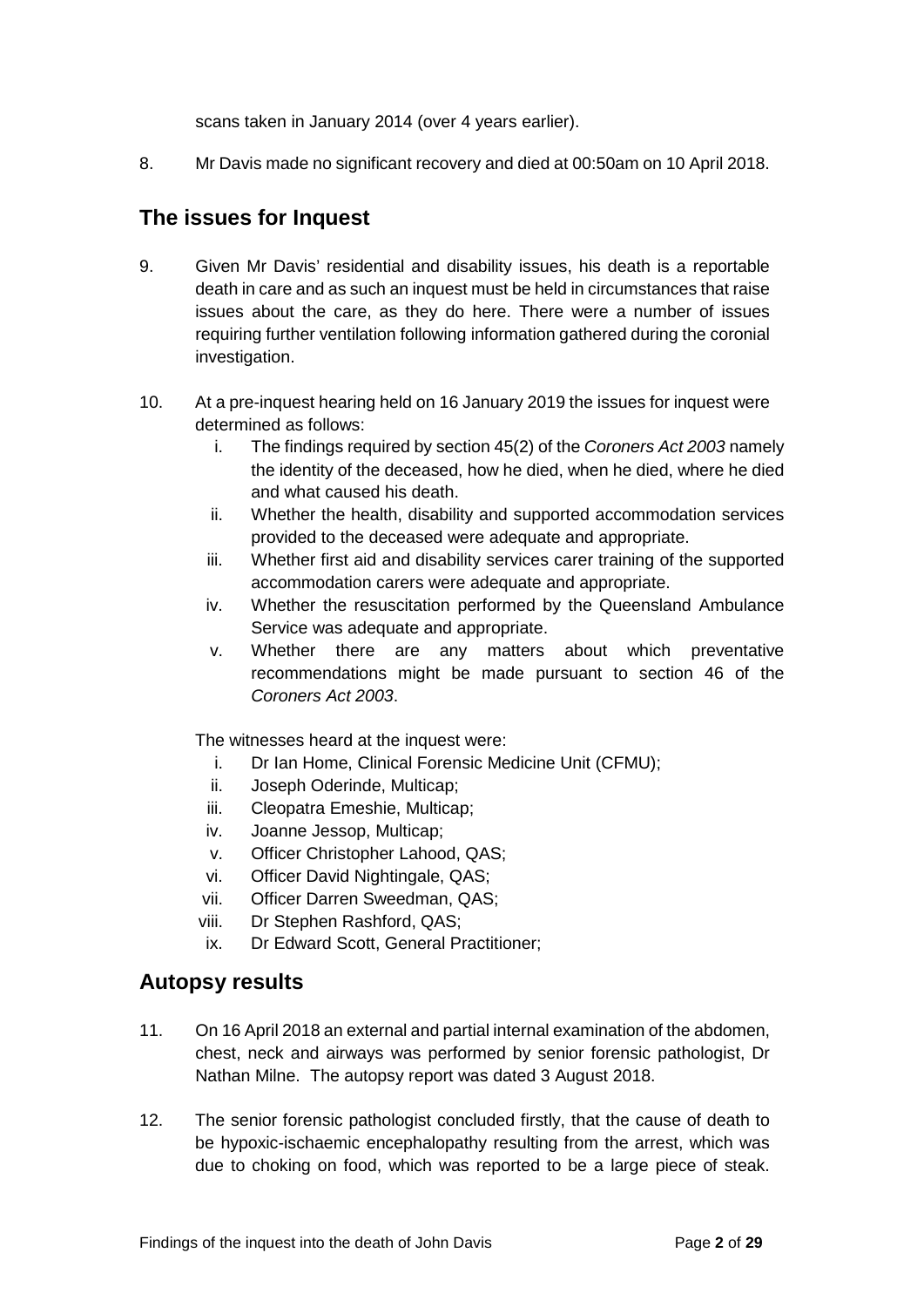Secondly, it was the underlying acquired brain injury that was considered to be the most likely underlying cause of the choking.

# <span id="page-4-0"></span>**The Public Advocate**

- 13. The Public Advocate was granted leave pursuant to s 36(2) and (3) of the *Coroners Act 2003* (the Act) to make submissions on any recommendations that might be considered under s 46(1) of the Act. This leave was granted in recognition of the Public Advocate's independent role for helping to ensure the safety and wellbeing of persons in care with a disability, and to assist the court to consider what recommendations may be appropriate and responsive to the circumstances of Mr Davis' death, as a public interest intervener. It should be noted section 36(2) and (3) effectively limits the Public Advocate's submissions to matters about which a coroner may make recommendations pursuant to section 46, and not to matters about which a coroner is required to make findings of fact pursuant to section 45.<sup>[1](#page-4-1)</sup>
- 14. By way of background, the Office of the Public Advocate (Qld) undertook a review of the deaths of 73 people with disability who died in care in Queensland between [2](#page-4-2)009 and 2014<sup>2</sup>. Choking on food/food asphyxia was identified as one of the leading causes of death, with the review noting that swallowing and eating difficulties are common in people with certain types of disability, which in turn places them at a high risk of choking as well as aspiration.
- 15. The findings of that review, which were published in February 2016, identified that whilst swallowing assessments had been conducted and mealtime management plans developed for three of the five people who died from choking on food or food asphyxia in the sample of deaths reviewed, these assessments and plans were not sufficient to prevent those deaths, due in large part to an apparent lack of compliance by support staff with the plans and periods of non-supervision.
- 16. With regards to this non-compliance, the review acknowledged multiple contributing factors including staff turnover, lack of training and skills, poor staff to client ratios, and possibly a feeling amongst support staff that mealtime management plans are potentially inconsistent with service philosophy around maximising a person's choice and control over what they eat and how they eat.
- 17. In the review, the Public Advocate made the following comments/recommendations for consideration by Government to help to prevent deaths from choking on food and food asphyxia in the future:

<span id="page-4-1"></span><sup>1</sup> The Public Advocate was also invited to intervene in the Inquest into the death of Paul Milward, 2018, another choking death and provided helpful submissions  $\overline{a}$ 

<span id="page-4-2"></span><sup>2</sup> The Office of the Public Advocate (Old) *Upholding the right to life and health: A review of the deaths in care of people with disability in Queensland,* 2016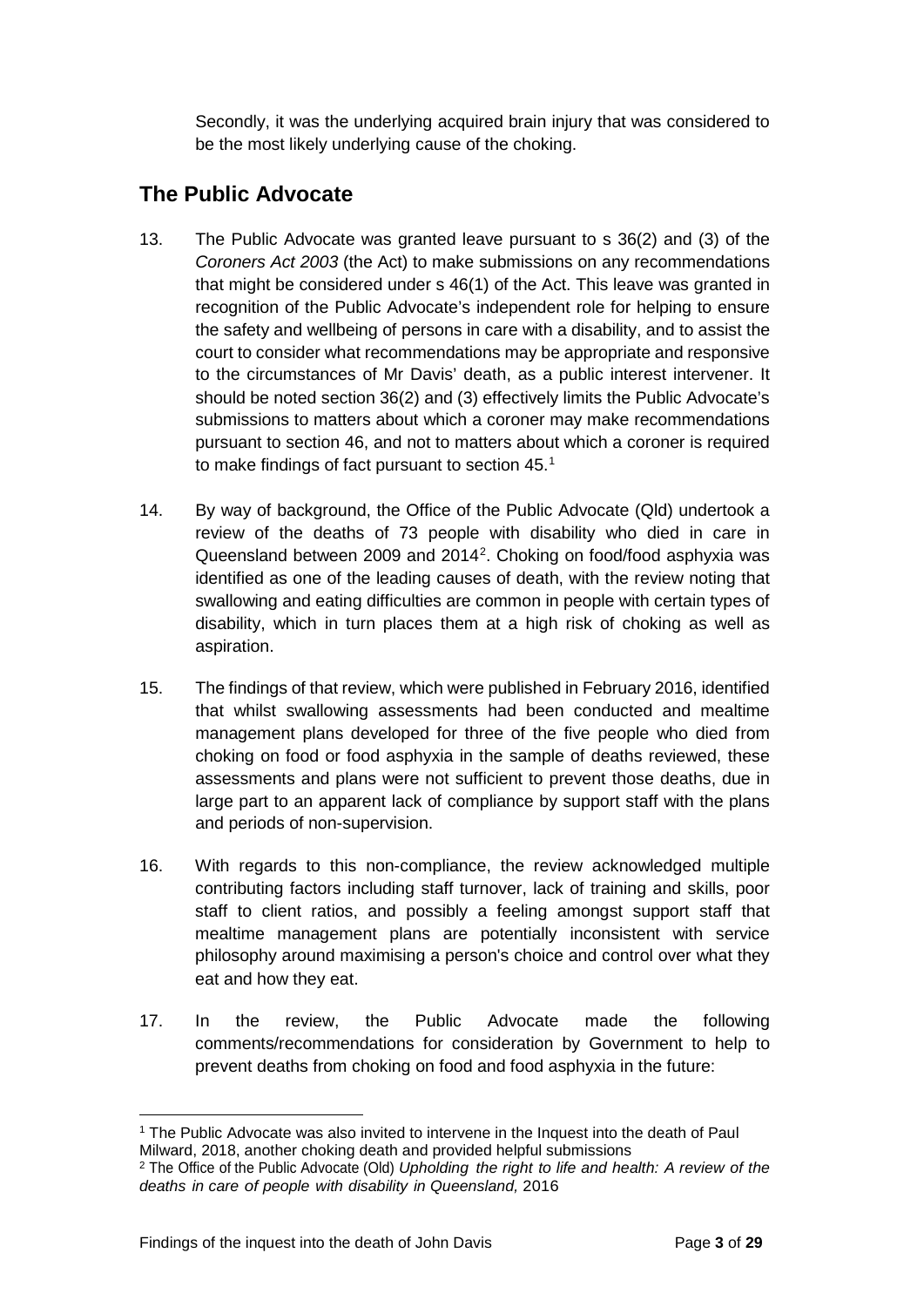- i. Service organisations and support staff must be alert to risks that indicate the need for further investigation of eating, drinking, swallowing and/or breathing difficulties.
- ii. Support staff must work closely with health practitioners to ensure that risks are appropriately assessed, and that mealtime management plans are developed, the resultant plans strictly complied with, and regular reviews undertaken. Factors such as resourcing and rostering must be considered and addressed in developing plans.
- iii. There is a clear need for increased understanding and training in relation to the preparation of food; physical positioning, prompting and pacing during meals; maintaining close supervision; and in administering emergency care
- iv. The potential for legal liability should diagnosed conditions or identified issues not be appropriately managed is an important matter for organisations and staff alike.
- 18. The Public Advocate reviewed the brief of evidence as it was relevant to her submissions but did not participate in the inquest and as such, I had the benefit of hearing the evidence of witnesses, which did provide a more nuanced version of events over and above the documentary record.
- 19. In reviewing the material in this case the Public Advocate submitted the issues identified in the matter were relevant to people in disability care in general.
- 20. In considering the material it was acknowledged the care and treatment provided to Mr Davis was generally thorough and demonstrated a high degree of care.
- 21. The Public Advocate considered there was some information contained in the material relating to Mr Davis' swallowing difficulties that could have been acted upon more proactively and may have reduced the likelihood of the choking incident.
- 22. The Public Advocate noted the two presentations to hospital on 20 February 2014 and 5 July 2016 and was concerned that the information provided did not appear to result in any change in the care provided by the service providers nor was the information acted upon by his regular GP.
- 23. The Public Advocate noted the multiple *Comprehensive Health Assessment Program (CHAP)* reports completed by the GP did not record any issue with swallowing despite the directions of the speech pathologist in the context of his frequent and prolonged bouts of pneumonia, that were described on the clinical file.
- 24. The Public Advocate noted the hospital speech pathologist report in 2014 suggested relatively minimal intervention but the Public Advocate considered that some level of intervention in care was still recommended. As well it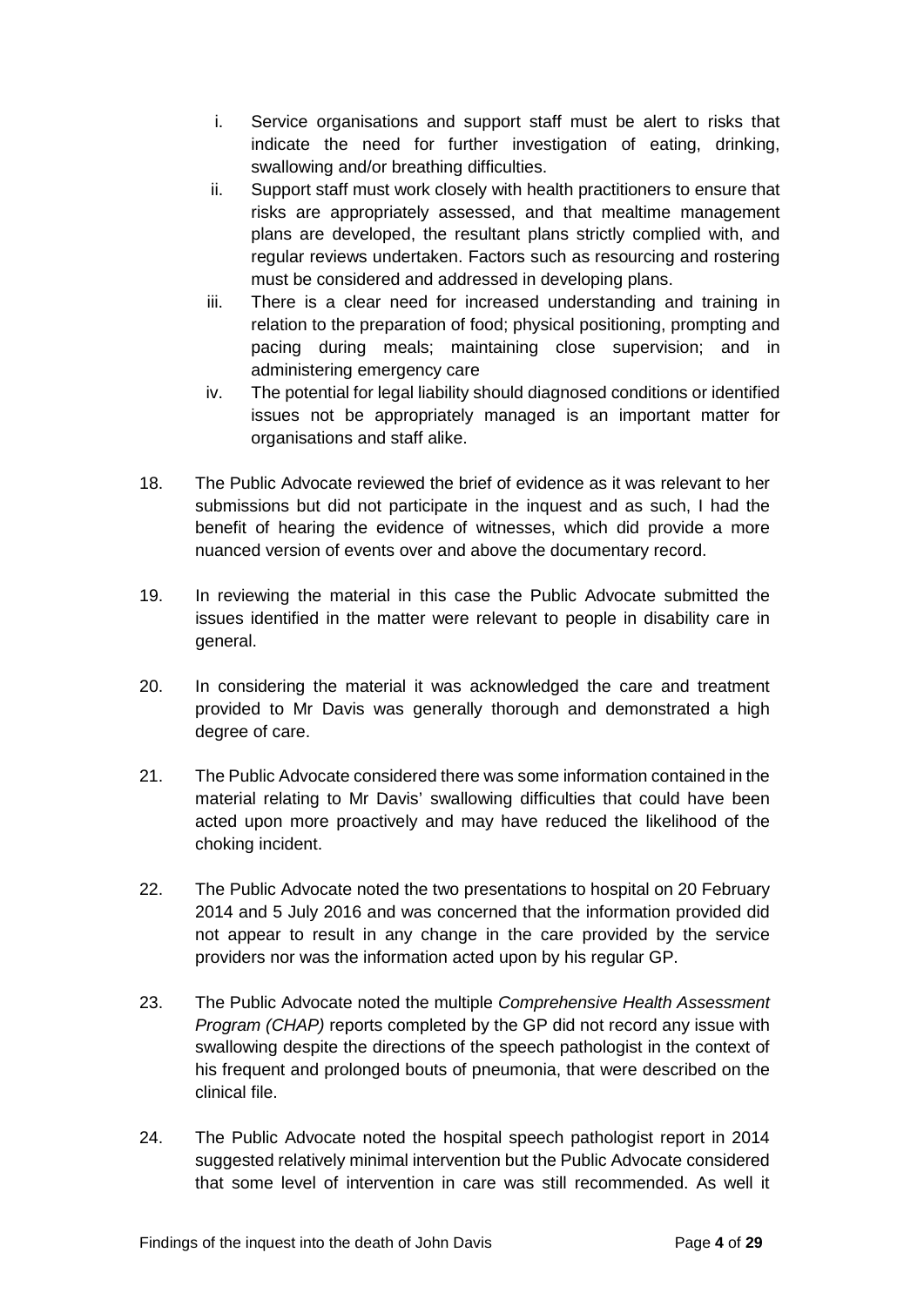appears that the service provider, Multicap was unaware of any swallowing issues Mr Davis may have had.

- 25. It was considered this case demonstrated that the issues with swallowing, however minor, still impose a significant on-going threat to a person's life and health and it is extremely important that all providers of care to people with disability and dysphagia issues, are aware of the life threatening potential of these orders and treat any indication of the presence of these conditions as a serious health issue that requires active management.
- 26. It was submitted that specific recommendations should be made in the context of this case regarding the actions that should be taken by all those involved in the care of people with swallowing issues when they are identified.
- 27. Subsequent to the completion of the evidence the Public Advocate was provided with a copy of the additional statement from Ms Jessop, the Chief Executive Officer (CEO) of Multicap and the Nutrition and Swallowing Checklist now being utilised by Multicap. The Public Advocate stated the checklist certainly looks comprehensive and should assist to identify future residents who may have swallowing/choking risks.
- 28. I will therefore be recommending that similar checklists be considered generally for use by care providers who are providing disability care services to those who would be considered in a risk category for swallowing difficulties.

#### <span id="page-6-0"></span>**Background Medical and Personal History**

- 29. Whilst Mr Davis was independently mobile, he required supervision and assistance with a range of daily activities and personal care, due to his intellectual disability and other diagnosed conditions which included:
	- Acquired brain injury from birth, which appeared to have resulted from an arteriovenous malformation and was associated with intellectual impairment, epilepsy and hydrocephalus. He was later treated with a shunt;
	- Obstructive sleep apnoea:
	- Osteoporosis; and
	- Iron deficiency anaemia.
- 30. Mr Davis also utilised a continuous positive airway pressure (CPAP) machine at night time due to sleep apnoea.
- 31. Ms Rennie-Sia, the niece and next of kin of Mr Davis, attended on day one of the inquest. She explained that her uncle came into the family at eight weeks old and was not supposed to live past 10 years of age. She described him as a quiet person who was slow to anger. He was also a religious man who had strong beliefs. She said he was a family man and loved to be a part of the family. Ms Rennie-Sia described how important her uncle was to her family including her triplets. She said that he loved life and enjoyed drama and horse riding when he could still ride.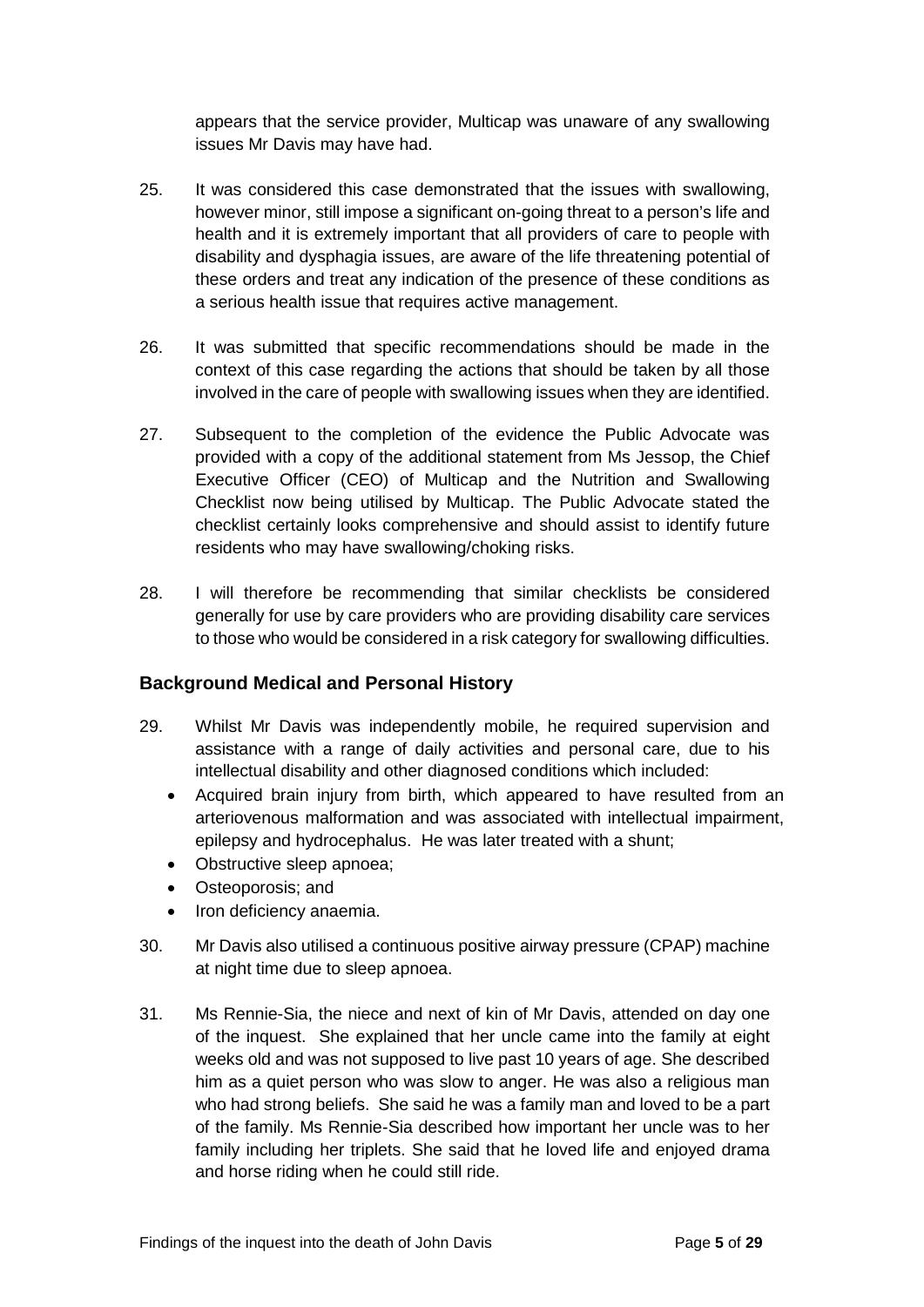- 32. Ms Rennie-Sia said that Mr Davis was intelligent and cognitive in his thoughts and that his communication difficulty was due to a neural pathway that made him slow in his responses. However, if people gave him time to speak, he could have a full conversation. She explained that if people rushed him or stressed him, he would shut down.
- 33. Ms Rennie-Sia stated that Mr Davis never had any issues in swallowing.
- 34. On 14 February 2014, Mr Davis attended the Nambour General Hospital (NGH) Complex Dysphagia Clinic, where a clinical bedside examination was completed by Speech Pathologist, Meghan Gregory. Ms Gregory stated Mr Davis had been referred by his general practitioner for a swallow assessment after a barium swallow on 6 February 2014 confirmed aspiration in the setting of recurrent chest infections.
- 35. Ms Gregory does not have a recollection of the assessment but she did complete a comprehensive clinical record at the time. She stated a speech pathologist uses clinical examination of the patient to assess for signs of oropharyngeal dysphagia, which can cause a patient to aspirate food and/or fluids into the lungs. Part of the assessment requires the speech pathologist to identify the patient's risk of aspiration/penetration and looks at strategies to reduce this risk. Ms Gregory stated from the referral and carer report she deduced that the intake of fluids was the main concern and conducted a clinical examination, which included an oromotor assessment (assessing how the muscles/nerves of the head and neck are working in non-swallow tasks), trialling thin fluids, mildly thick fluid and extremely thick fluids.
- 36. At the time Mr Davis presented with mild pharyngeal dysphagia characterised by a mild incoordination of breath swallow pattern and decreased hyolaryngeal excursion, secondary to poor posture at intake and fatigue effects. There were no signs of aspiration or penetration observed at the time of the assessment.
- 37. Ms Gregory stated that based on Mr Davis' case history information and his current positioning at rest, safe swallowing strategies were outlined and provided to the patient and carer to reduce the potential risk of aspiration. The strategies would have been used as part of the assessment to satisfy her that Mr Davis was safe to commence thin fluids and continue a full diet.
- 38. Ms Gregory forwarded a letter to Mr Davis' GP and this indicates that written documentation was provided to Mr Davis and his carer outlining safe swallowing strategies. Based on her usual practice these would have been identified in her recommendations from the progress notes and GP letter including:
	- The patient should be alert for intake;
	- Sit upright for oral intake:
	- Remain upright for 30 minutes; and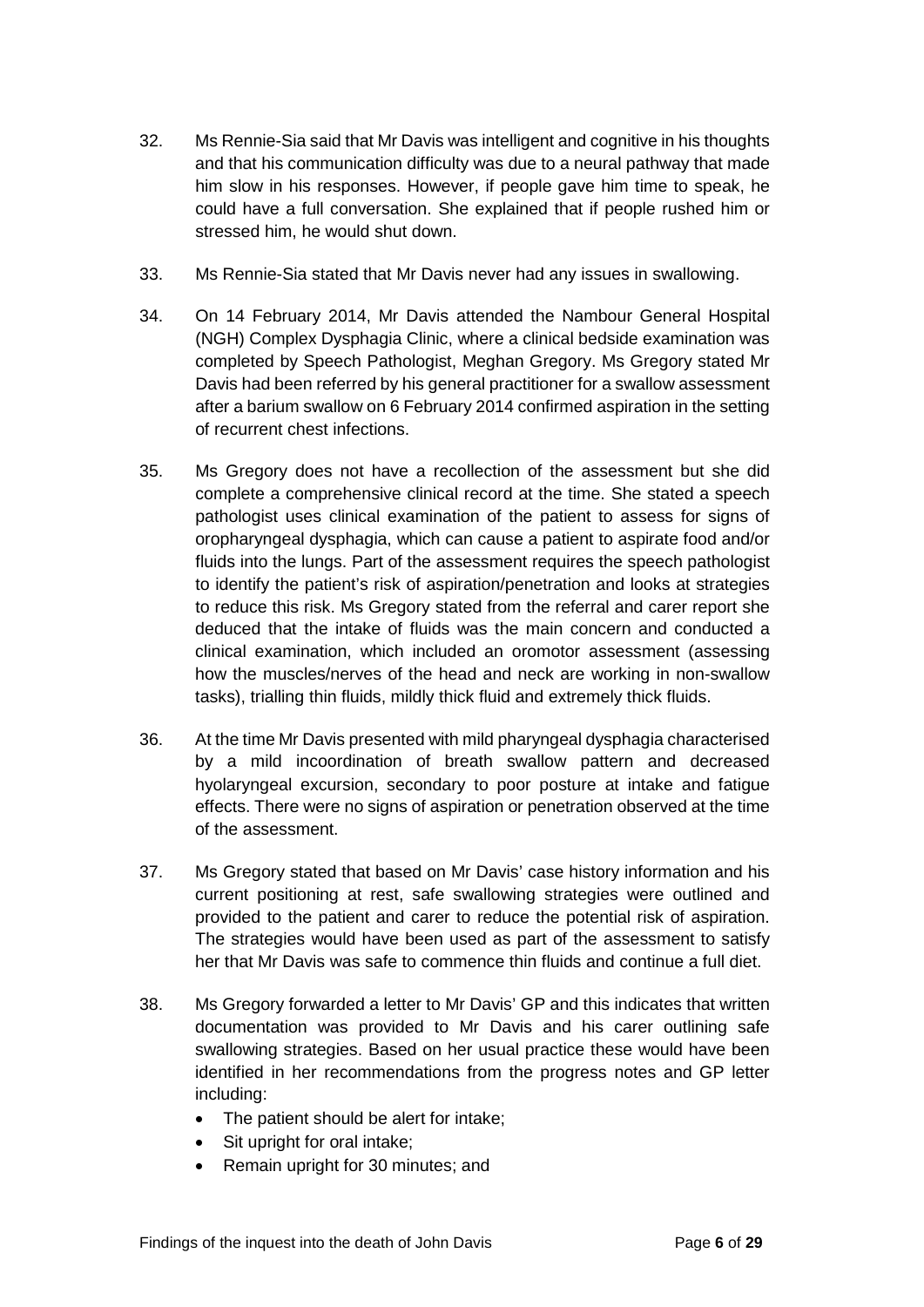- Refer to a speech pathologist if signs of aspiration occur.
- 39. It was recommended Mr Davis:
	- Consume a full diet and thin fluids;
	- Use straws for liquids to avoid neck extension when drinking;
	- Consume teaspoon or smaller mouthfuls with adequate breaks in between;
	- Decrease intake of mixed consistencies, to reduce the risk of aspiration prior to swallow trigger;
	- Smaller and more frequent meals; and
	- His carer monitor signs of aspiration (for example, cough, throat clear, increased temperature or decreased chest status). Further if this was present, to cease oral feeding and contact a GP or a speech pathologist.
- 40. In October 2016, a CHAP form was completed and indicated no difficulties in Mr Davis' swallowing.
- 41. There were two admissions in 2016, both through QAS and not a GP referral. The first was on 16 June 2016 to Nambour General Hospital due to a fall, possibly from a seizure two days previously and with a fracture of T12. Due to decreased mobility he acquired the early signs of pneumonia, likely due to aspiration. A speech pathologist review was conducted on 17 June 2016 where the impression was that his swallow appeared functional and there were no signs of aspiration/penetration. A full diet, thin fluids and the patient being upright and alert were recommended. He was transferred to the Sunshine Coast University Private Hospital on 17 June 2016. He was discharged on 20 June 2016 and on discharge there were no recommendations relating to swallowing or diet.
- 42. On 25 June 2016, Mr Davis was admitted to Nambour General Hospital with lower back pain on a background of recently recognised health-care acquired pneumonia as well as a stable T12 fracture. He was transferred to Sunshine Coast University Private Hospital on 28 June 2016. On discharge to SCUPH a speech pathology review for swallowing recommended an elevated bed for fluid/fluids and moderately thick fluids. The main presenting problem for this particular presentation was bilateral lower lobe pneumonia, which occurred in the context of hospitalisation and aspiration and not from swallowing difficulties as such.
- 43. On discharge from SCUPH on 5 July 2016 the discharge summary noted he had been reviewed by a speech pathologist who recommended a diet of thickened fluids and minced moist diet. The discharge plan included for him to see his GP within seven days of discharge and he was discharged to his supported accommodation home. In fact, his GP Dr Edward Scott, reviewed him on 6 July 2016 and there were no issues raised about his swallowing or choking risks. The consultation dealt specifically with the pain to his back
- 44. On 2 August 2017, Mr Davis was referred to an outpatient Speech Therapy clinic to improve strength and speech as he wanted to develop his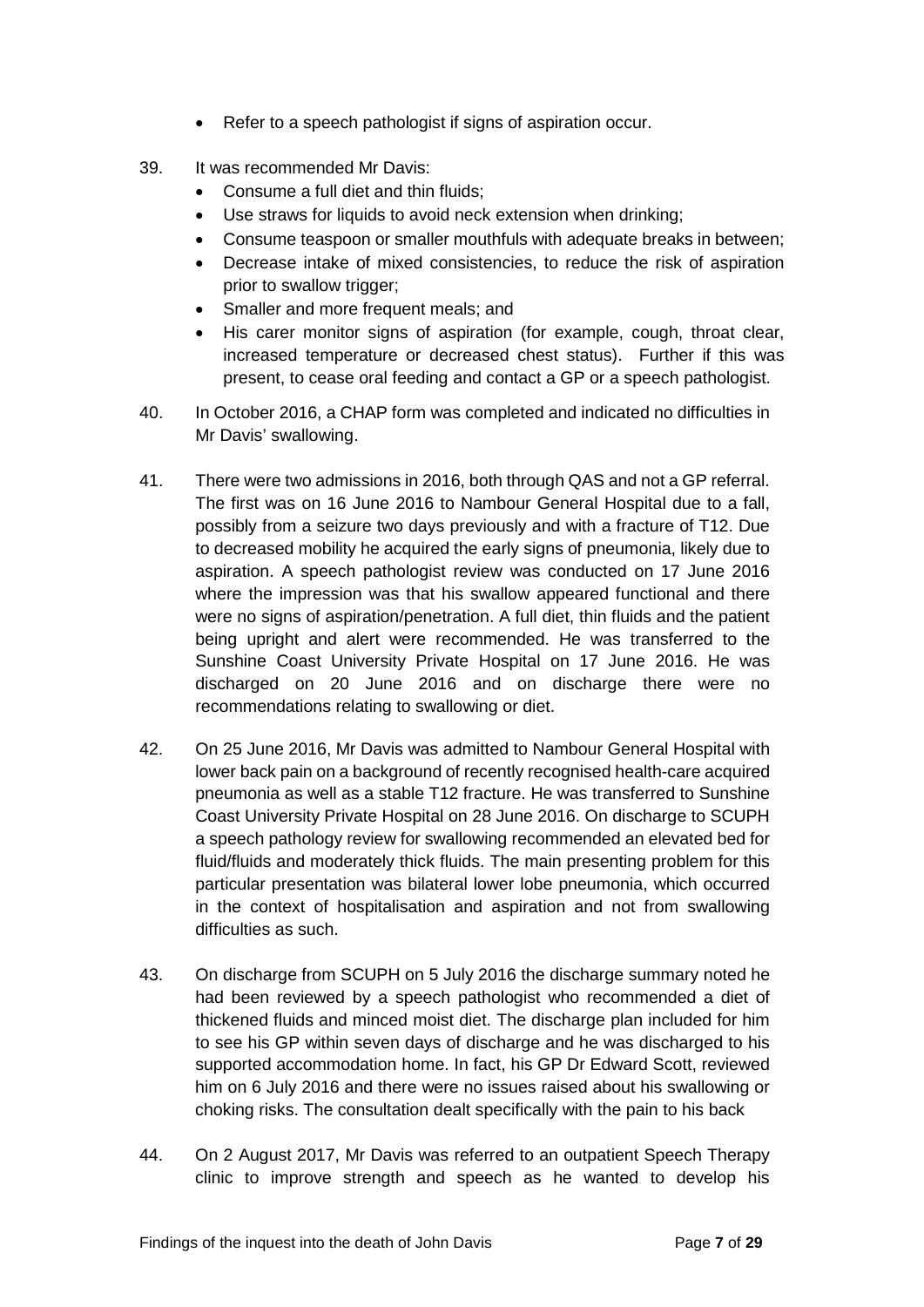communication skills. On 3 August 2017, the Executive Director Medical at the Sunshine Coast Hospital and Health Service, Head and Neck Service declined the referral for speech therapy as Mr Davis did not meet the criteria for this particular outpatient service.

# <span id="page-9-0"></span>**The evidence on the issues**

#### <span id="page-9-1"></span>**Care provided by Dr Edward Scott**

- 45. Dr Edward Scott of Nambour Clinic Family Medicine, was the general practitioner who treated Mr Davis during his residence at Multicap. Dr Scott developed *Comprehensive Health Assessment Programs* over the years and attended to various health issues as they arose.
- 46. In October 2013, Mr Davis developed issues with swallowing and aspiration. Dr Scott referred Mr Davis for a CT chest scan. The scan showed bilateral atelectasis/chest infection but no diagnosis of aspiration.
- 47. On 6 April 2014, a barium swallow test was performed, which noted only minor aspiration into the upper trachea, but was not causing coughing.
- 48. In 2017, a referral was made to the Sunshine Coast Hospital Speech Therapy Head and Neck Clinic for an outpatient appointment. In relation to the referral to the speech pathologist on 2 August 2017, Dr Scott referred Mr Davis to improve his speech and communication and that swallow concerns were not mentioned on the referral. Dr Scott stated that he was contacted by therapists from the Sunshine Coast University Hospital at the time and advised that no funding was available to patients in Mr Davis' situation and that he was not able to access therapy through the hospital.
- 49. It was suggested to Mr Davis by Dr Scott that he could access the future National Disability Insurance Scheme (NDIS) funding or pay privately for therapy. After discussions with Mr Davis and his care team, Dr Scott asked the care team to see if Mr Davis would be able to fund private sessions. However, referral for therapy was not discussed at future appointments.
- 50. Dr Scott stated the usual method of communication about Mr Davis' medical issues was provided by giving the attending carer a copy of the progress note for a particular presentation. He would not generally provide a copy of a discharge summary or other report he received from a hospital. He said there was no particular reason for this and he had never considered it.
- 51. Dr Scott stated the episodes of 2014 and 2016 principally related to issues of thickened fluids. If post hospital there are no reported problems then he considered it reasonable to relax any restrictions. He had no such reports. He stated he had no problem referring Mr Davis to other investigations and the record does indicate he did so routinely.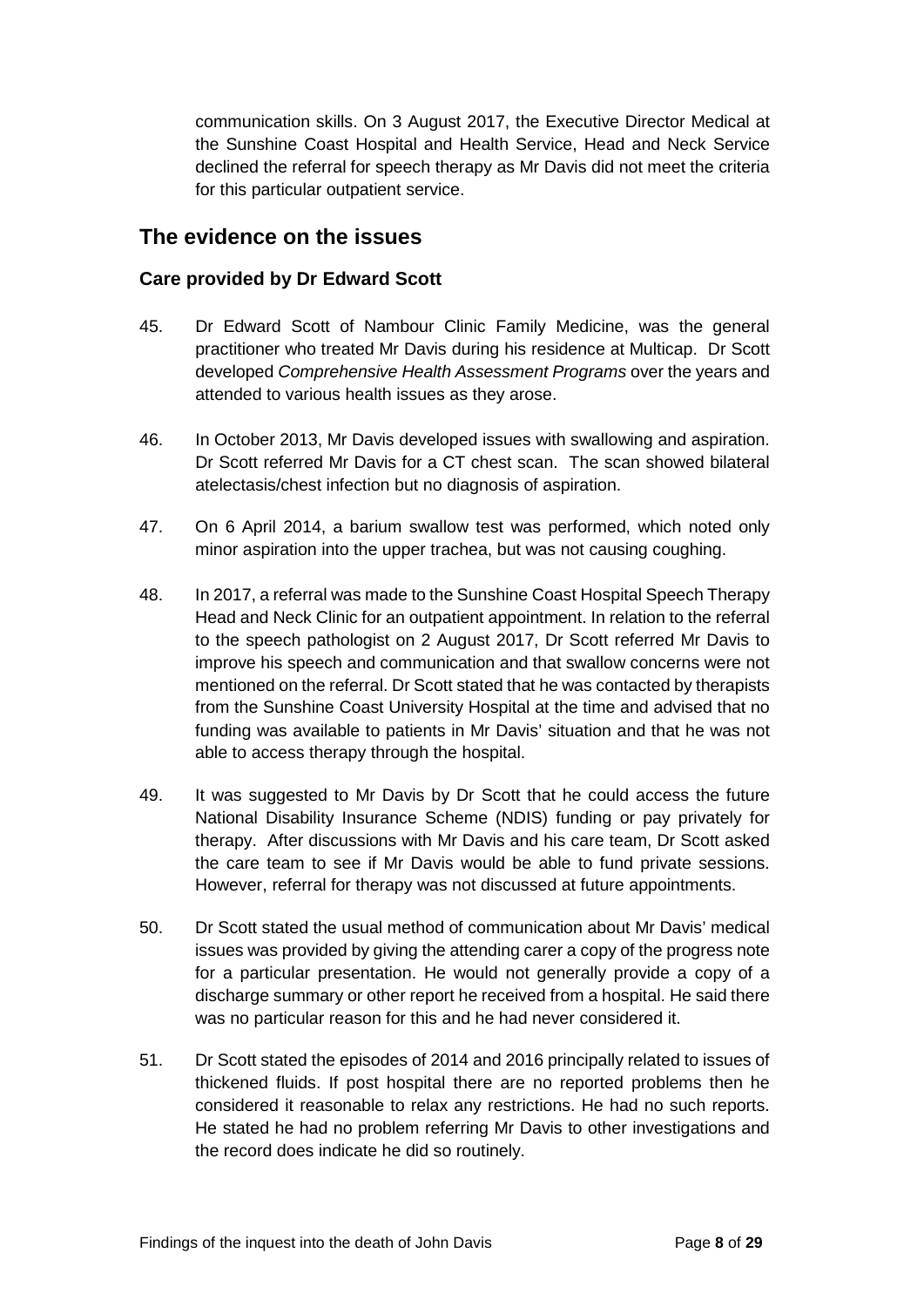# <span id="page-10-0"></span>**Care provided by Multicap Ltd**

- 52. Multicap Ltd CEO, Joanne Jessop, provided information and two statements. Multicap currently supports around 1200 people with disability across Queensland and northern NSW and employs 900 staff.
- 53. On 31 August 2015, Multicap was asked by Disability Services Queensland (DSQ) to take over service delivery to 15 men as quickly as possible, as at the time the current service provider was in the hands of an administrator due to insolvency. Multicap did not receive a formal handover from the previous provider.
- 54. DSQ funding was transferred on 1 October 2015 and Multicap commenced providing services from that date. Multicap put in place a review and updating of all customer records and moved to an electronic customer management system in 2016. Some client files were obtained from the previous provider although there was poor clarity around the fees and charges the men were paying.
- 55. Mr Davis had two brothers, who are now deceased. It is apparent that Mr Davis had been residing at the same property since January 2000 after the death of his mother. Sometime between 2002 and 2006 the records indicated Mr Davis was living with his brother, Alan and his wife but returned to the previous service provider's care in 2006. When Multicap took over, the family contact was with a son of a deceased brother and it is evident his niece Ms Rennie-Sia was also involved.
- 56. Multicap supported Mr Davis for at least two years in an accommodation support arrangement in Bli Bli on the Sunshine Coast. Initially these premises housed eight people but at the time of Mr Davis' death there who were four people residing there. Ms Jessop stated the role of Disability Support Workers (DSW's) was to encourage independence of the client and to work out where they needed help and provide that help. Multicap's mandatory requirements included that DSWs must have a Bluecard, and up to date CPR and Senior First Aid training. Ms Jessop stated that in cases such as happened here where someone has collapsed the staff are not expected to make clinical decisions. Their primary role is to call 000 and follow instructions from the call taker.
- 57. Mr Davis resided with the other three other men in a supported arrangement staffed 24 hours per day, seven days per week, which included a sleepover shift by a DSW each night from 10:00pm to 6:00am. Communications between staff and the organisation was through a number of methods including a Communication book onsite, staff meetings, intranet and customer files including electronic files.
- 58. Mr Davis had an intellectual disability. He was also diagnosed with epilepsy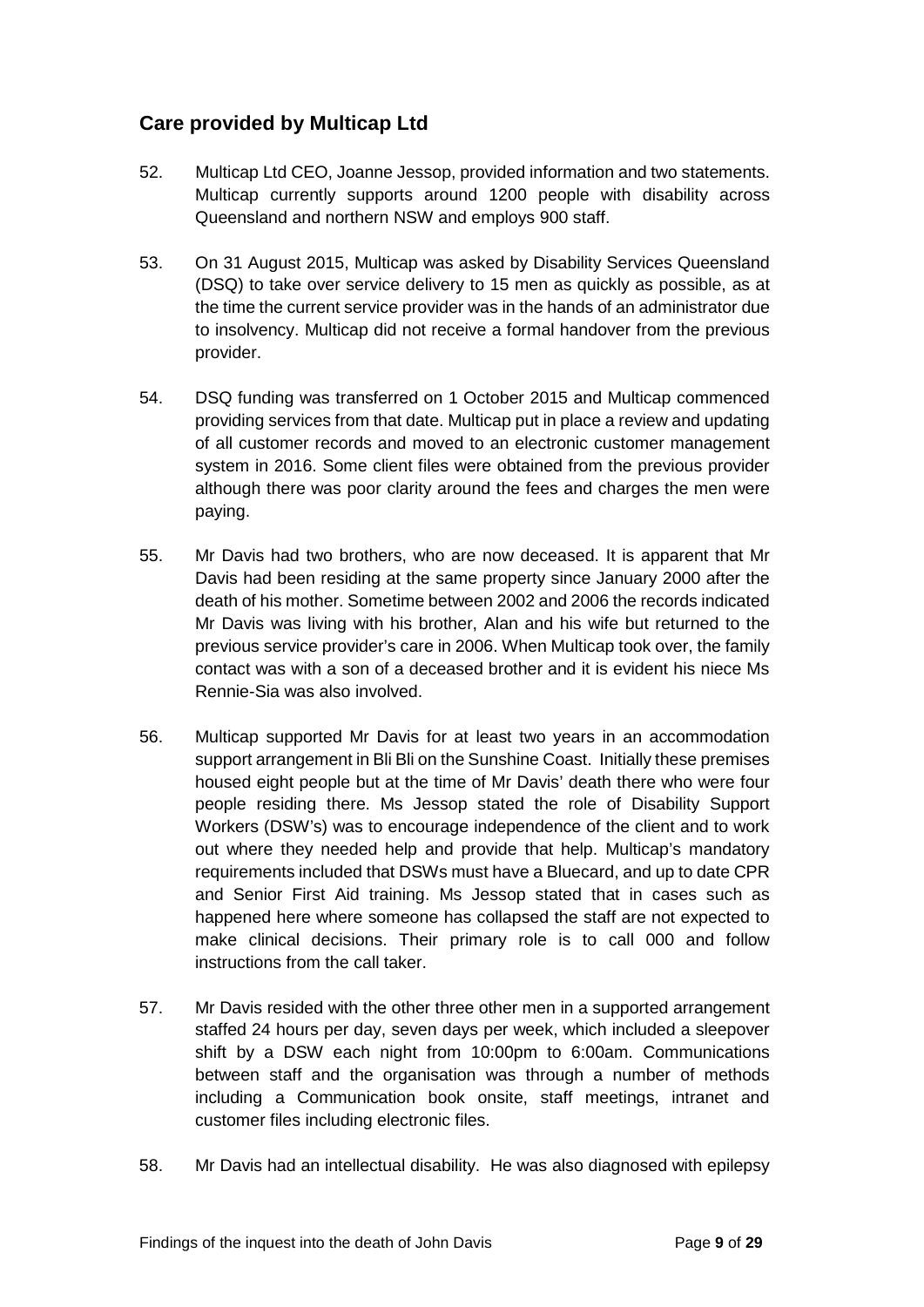and used a CPAP machine at night due to sleep apnoea. Ms Jessop stated that based on Multicap's understanding, Mr Davis was in care because of his intellectual disability, not because he was physically incapable of his own care.

- 59. A detailed client profile was in place. This provided information regarding the range of areas were Mr Davis was independent and areas where he required assistance. Mr Davis was independently mobile but required supervision and assistance with a range of activities of daily living including full assistance with showering and personal care.
- 60. A *CHAP* tool was completed by Multicap staff and the GP on 15 March 2018. This did not suggest Mr Davis had any difficulty with feeding himself.
- 61. Mr Davis had a documented *Epilepsy Management Plan* completed by his GP on 4 May 2016.
- 62. He also had a *General Practitioner Management Plan,* which provided information about current medication, goals to be achieved and required treatments. This was last dated 8 March 2018. Actions noted in the plan included monitoring general health and refer as appropriate; foot care; medication review; CPAP monitoring; treatment of gastritis; control of GORD; monitoring health and bowel movements; and cardiology reviews, as required.
- 63. It should be noted there had been no previous occasions identified in relation to swallowing or eating issues for Mr Davis other than in 2014. Mr Davis was recognised as being slow in his physical movements, and this included a slowness in eating and talking.
- 64. One of the goals for Mr Davis was about further developing his communication skills. This was identified as a priority by Mr Davis and his support network. As a result, the GP made a referral for speech therapy to the Head and Neck Service on 2 August 2017. This was declined by the service as it did not meet the criteria for this particular outpatient service.
- 65. Ms Jessop stated all DSWs are required to have and maintain current senior first aid and CPR qualifications. Multicap also provided a number training opportunities to staff including:
	- Conflict management;
	- Manual handling;
	- Medication administration;
	- Fire warden;
	- Preventing abuse and neglect;
	- Code of conduct;
	- Effected debriefing;
	- Introduction to the NDIS;
	- Organisational communication;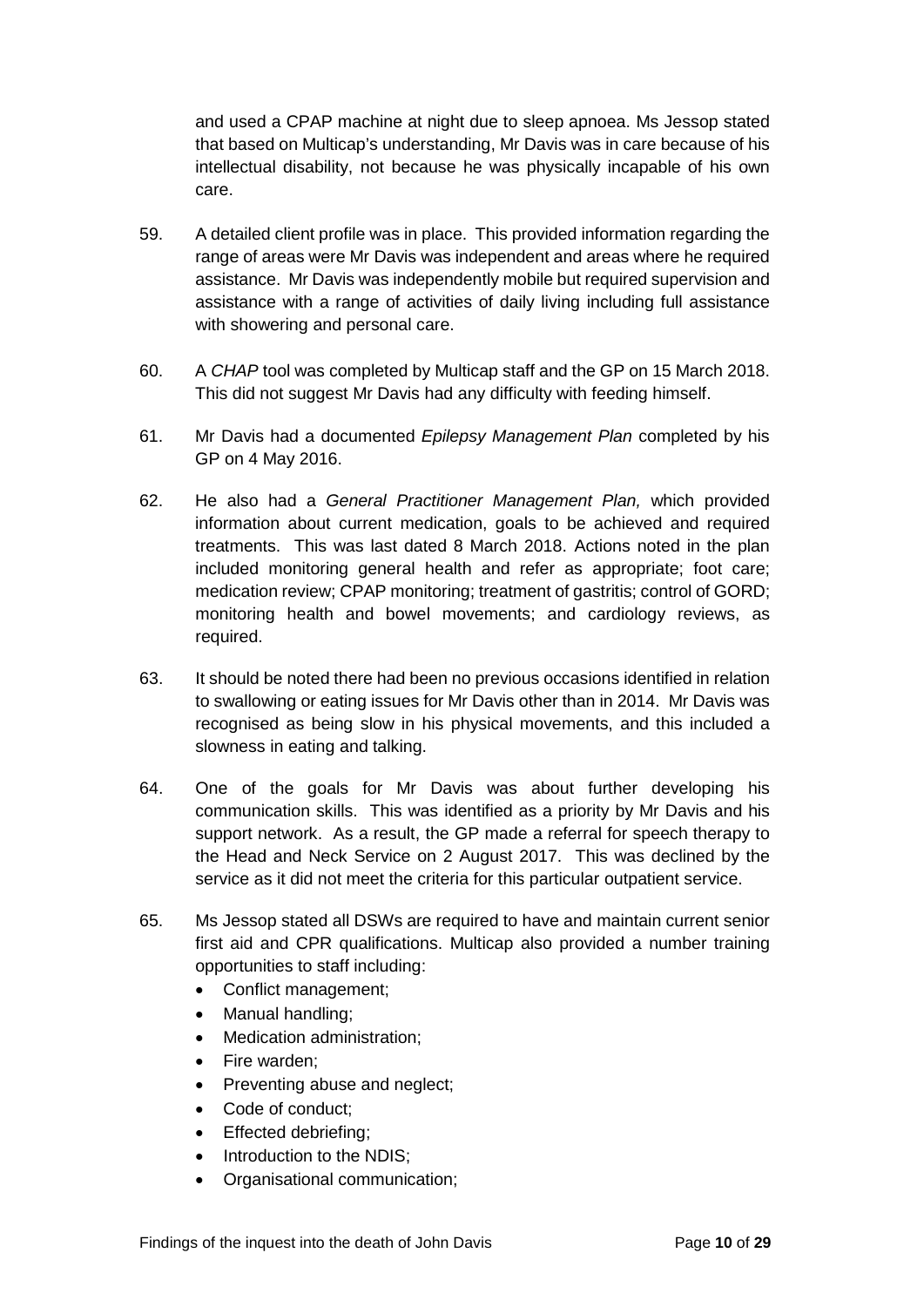- Orientation to Multicap;
- Person centre philosophy; and
- Work health and safety.
- 66. Ms Jessop stated that in 2018, Multicap conducted a review of all their policies in the light of three deaths (including Mr Davis) that occurred in their facilities in a six month period between January and July 2018. The review noted, consistent with the findings of the Public Advocate on swallowing and dysphagia issues in the disability sector, there was an opportunity for Multicap to further improve support for customers by improving its mealtime management practices. Ms Jessop stated this finding was independent of knowledge of the cause of death of Mr Davis as they were not aware of the cause of death as due to choking until the inquest was announced. Multicap identified the CHAP assessment was not specific on this issue. As a result they have now implemented a *Nutrition and Swallowing Risk Checklist* as a resource to help Multicap understand the nutrition and swallowing needs of customers and implement strategies and to proactively identify any nutrition and swallowing risk. The checklist is a trigger for appropriate follow-up action by the customer's general practitioner. The checklist was adapted by one already in use by the NSW Department of Ageing, Disability and Home Care.
- 67. Since implementation of the checklist, Multicap have identified 35 people who have been referred back to their GP for further assessment on nutrition and swallowing needs.

## <span id="page-12-0"></span>**Care provided by Joseph Oderinde**

- 68. Mr Oderinde provided a statement stating that he has been a DSW since 2014 and had been working at Multicap since 6 November 2017. His experience included first aid training and CPR training completed on 20 July 2017.
- 69. Mr Oderinde says he also received medical training in Nigeria including in community medicine and he has completed a degree in Medical Science at Sunshine Coast University Hospital. There is no suggestion Mr Oderinde was holding himself out as having clinical medical qualifications in so far as his work with Multicap.
- 70. Mr Oderinde stated he also received training in a number of areas provided by Multicap including:
	- Preventing and responding to abuse and neglect;
	- Autism;
	- Performance capability for supervisors;
	- Epilepsy; and
	- Midazolam training.
- 71. Mr Oderinde states he was aware of Mr Davis' personal care plan which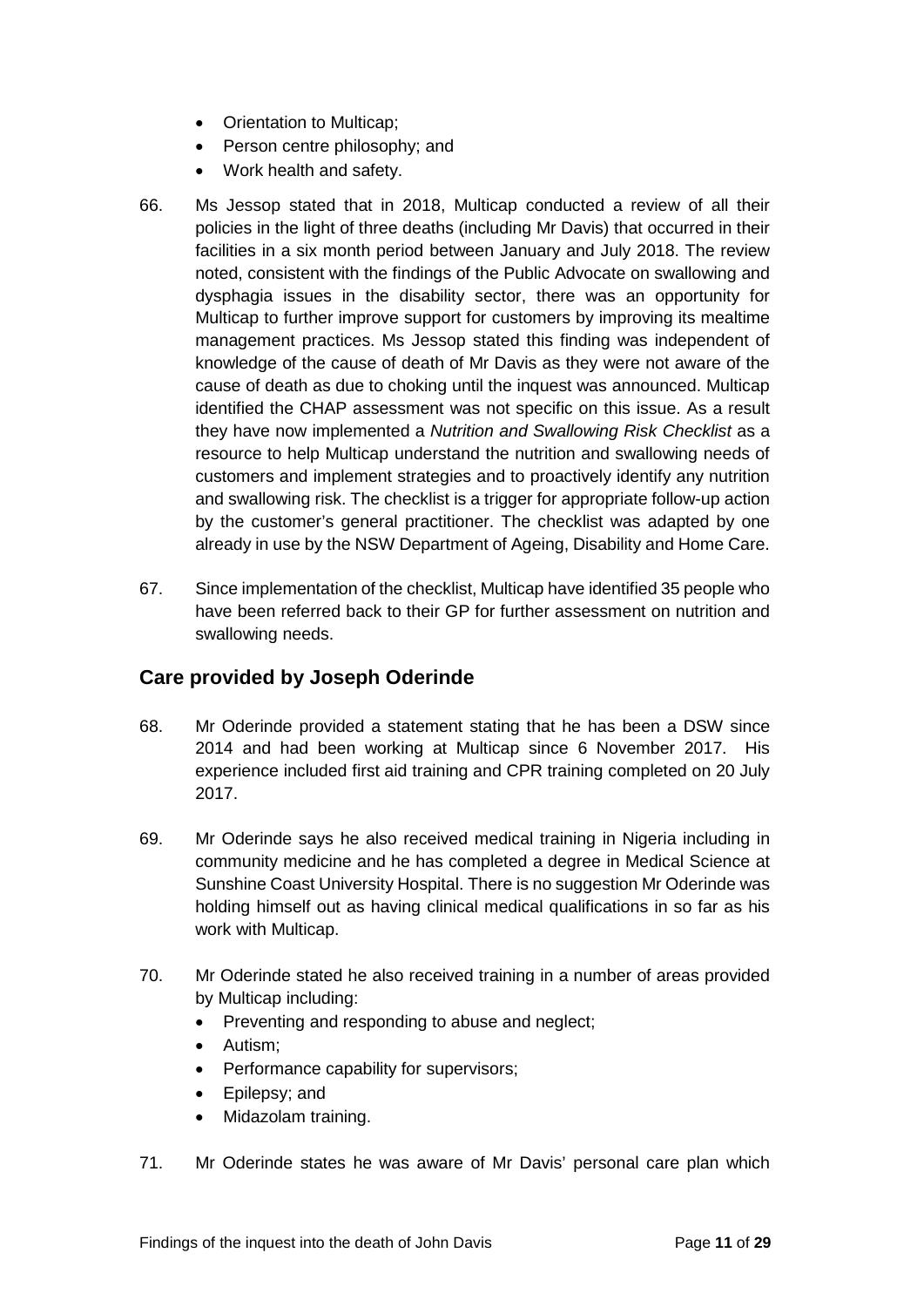identified his co-morbidities including epilepsy, intellectual disability and sleep apnoea.

- 72. Mr Oderinde stated his role in CPR was to check the airways for breathing difficulties and if there is no response to call 000 immediately. He told the court that his CPR training included hitting a person firmly on the back if there were concerns there was a food blockage. On this occasion he checked the airway but he could not see anything and therefore did not apply a back slap and called 000.
- 73. The incident occurred around lunch time. Mr Davis and his fellow residents had been served a lunch of roast lamb and steamed vegetables. The roast was cut into smaller pieces for all the residents including, Mr Davis. Medication was given to Mr Davis at the start of the meal, which he took.
- 74. As Mr Davis was a slow eater, the other residents had finished their meal while he was still eating. Mr Oderinde stated Mr Davis eats quite slowly and he did not finish his meal in the same time as the other residents living there, but apart from this he has been quite good about swallowing and eating food by himself. He was not aware of any medical information that Mr Davis was having concerns with swallowing. At the time of the incident the other residents had finished their meal and had brought their plates to the kitchen and were not at the dining table.
- 75. Mr Oderinde says he heard a thud sound coming from where Mr Davis was sitting. He immediately attended Mr Davis and could see him lying on the floor on his back. His lunch plate was empty. The veins in his neck were noticeably dilated. He says he did not hear a cough.
- 76. A chronology of events provided by Multicap indicated that when Mr Oderinde heard Mr Davis collapse, he checked for a response. He saw Mr Davis with his eyes wide open with large veins on his neck, with the loss of colour on his fingertips. Mr Oderinde grabbed a pillow and phoned 000. He also expressed some frustration in his communication with the 000 operator.
- 77. Mr Oderinde spoke with the operator on Mr Davis' vital observations. He was initially breathing as he could see his chest move up and down. The 000 EMD twice asked for the mobile phone to be brought closer to Mr Davis so she could hear the breathing effort. The 000 call does not contain any reference by Mr Oderinde to suggest Mr Davis had been eating at the time he collapsed.
- 78. At about 10.5 minutes into the call it was indicated by Mr Oderinde that Mr Davis had become unconscious and had stopped breathing. Mr Oderinde was directed to start CPR, which he did until two ambulance officers arrived. Mr Oderinde then cleared from the area before the QAS officers were able to commence CPR. He was asked by QAS to continue CPR but he stopped immediately. Officer Nightingale found this unusual. It is unclear if Mr Oderinde understood what the paramedics were saying and I make no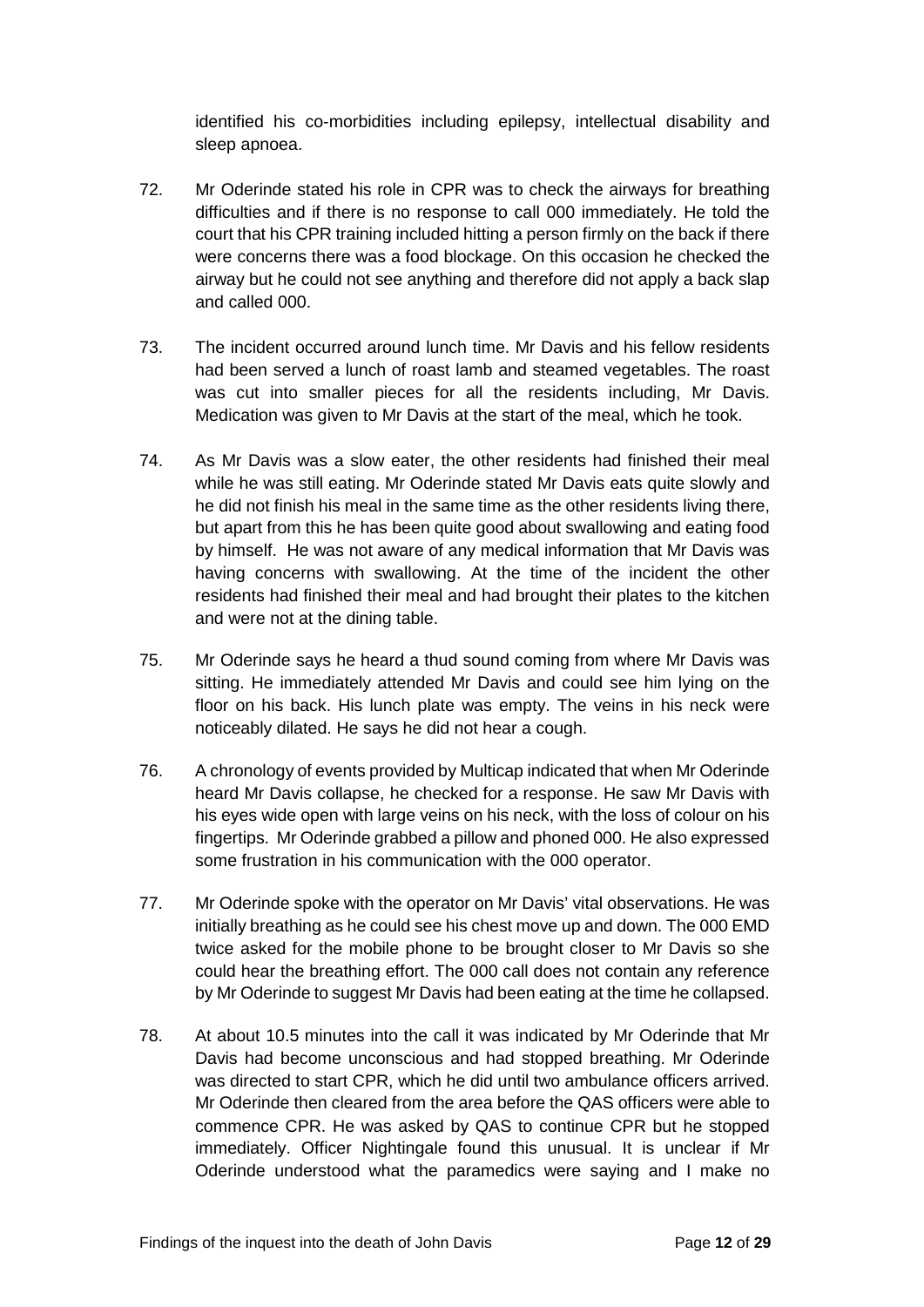adverse comment about this relatively minor incident. Mr Oderinde then tried to contact the Multicap '*on call'* staff to advise what had happened in accordance with the organisational policy for such adverse events.

- 79. The first responding paramedics stated they had not received any information that Mr Davis had been eating lunch or that he began to cough. This information is recorded in the eARF completed by Officer Nightingale and it is unclear where this information came from or at what point in time, but most likely it was from Mr Oderinde. It is probable this information was passed on later as it is evident Officer Nightingale spoke to Mr Oderinde to obtain a further history as Mr Davis was being loaded into the ambulance.
- 80. Mr Oderinde completed all necessary paperwork and completed his shift. He then handed over to the next DSW, Ms Cleopatra Emeshie.
- 81. Mr Oderinde's documentation of the incident completed after the event late in his shift around 4:00pm indicates he heard Mr Davis fall to the ground at 11:52am. Mr Oderinde remained adamant this was the time despite the 000 call being logged at 12:07pm. This suggests an almost 15 minute delay before he called emergency services. Mr Oderinde's evidence is he made the 000 call quickly after attending to Mr Davis, clearing a space and checking his responsiveness.
- 82. There are two possibilities. Firstly, Mr Oderinde delayed making the 000 call or secondly he is mistaken about the time of 11:52am. I find the most likely explanation is the latter in that he is mistaken about the time of 11:52am.

## <span id="page-14-0"></span>**Queensland Ambulance Service attendance**

- 83. A report provided by the QAS indicates that a request for service was made at 12:07pm on 8 April 2018 after a call had come through that a male patient had collapsed. A dispatch code 1 'Lights and Sirens' response was issued and Advanced Care Paramedics (ACPs) Christopher Lahood and David Nightingale were dispatched to assist.
- 84. At 12:19pm, further information was received that CPR was in progress. A unit of ACPs, Daniel Hirsimaki and Jason Moye were then dispatched along with Critical Care Paramedic (CCP) Darren Sweedman.
- 85. At 12:20pm, Officers Lahood and Nightingale arrived on scene and noted CPR was in progress through Mr Oderinde. Initial assessment revealed Mr Davis was in cardiac arrest with the electrocardiograph (ECG) showing pulseless electrical activity at a rate of 20 complexes per minute. It was suspected by the paramedics there was an airway obstruction that needed to be cleared. Officer Lahood inspected the oral cavity and noted it appeared clear. However, attempts to provide assisted ventilations via a bag-valvemask were unsuccessful. Officer Lahood then attempted direct laryngoscopy but was not able to visualise the vocal cords or any obstruction. Both officers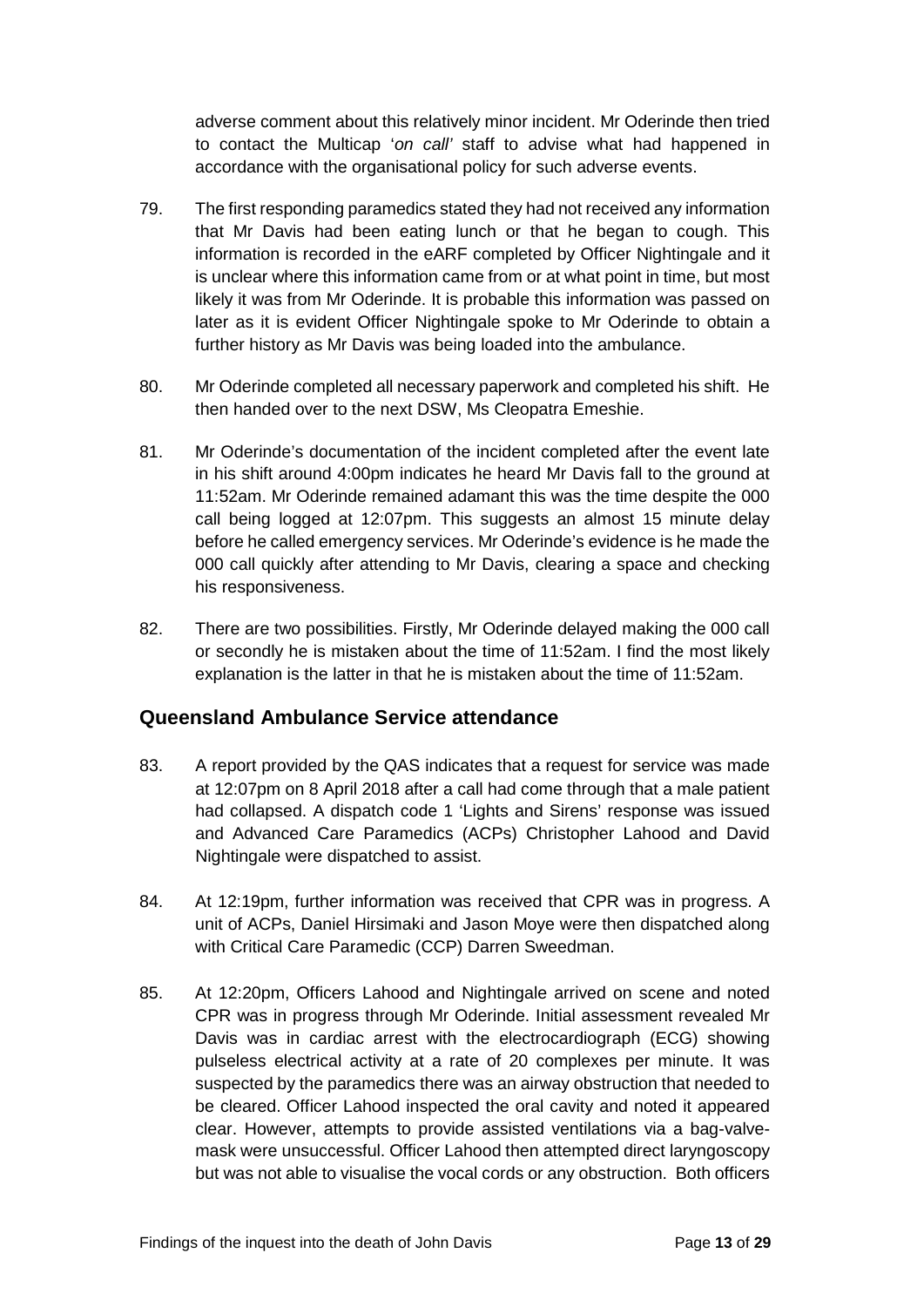then rolled Mr Davis onto his side and applied back blows in an attempt to clear his airway. Officer Lahood then attempted direct larynoscopy for a second time. Bag-valve-mask ventilation was continued but was still unsuccessful.

- 86. At 12:29pm, Officers Hirsimaki and Moye arrived at the residence and assisted in resuscitative efforts but had no direct involvement with airway management or other concerns relating to this incident.
- 87. At 12:30pm, CCP Sweedman arrived and says he received a handover and was told that Mr Davis was seen to be eating lunch, was witnessed to choke and subsequently collapsed to the floor. It is now unclear if this was the handover received then or if this information became subsequently available. CCP Sweedman stated in evidence he was not sure where he received that information but it was certainly something he was aware of.
- 88. Officer Lahood advised CCP Sweedman they had attempted to visualise the airway but were unable to ventilate Mr Davis. CCP Sweedman then attempted direct larynoscopy using the larynscope previously used but noted the light was not working. At 12:32pm CCP Sweedman used his own larynscope and visualised a large piece of meat obstructing Mr Davis' airway and promptly removed the obstruction using Magill forceps. Following the removal of the obstruction it was noted ventilation was now effective. He then secured Mr Davis' airway with a laryngeal mask airway. Mr Davis subsequently established a return of spontaneous circulation. During transport to a hospital he was administered chemical sedation using midazolam and morphine in order to provide sedation to maintain mechanical ventilation.
- 89. Shortly after arrival at hospital, CCP Sweedman was dispatched to a separate incident. Officer Nightingale completed and printed an eARF, without obtaining input or checking by officers Sweedman or Lahood. Upon returning to his home station, CCP Sweedman reviewed the completed eARF and noted relevant clinical information was not present in the detail required for such a case. He subsequently created a backup eARF, which more accurately reported the incident. Due to a technical issue, he later created a further additional eARF which documented the use of schedule 8 drugs.
- 90. Following the case, Officers Nightingale and Lahood did not report the incident as a clinical incident to any operational manager.
- 91. On 11 April 2018, CCP Sweedman discussed his concerns with clinical support officers at a clinical forum.
- 92. All paramedics gave evidence to the effect that the use of a laryngoscope for finding a foreign body airway obstruction was a very rare event. It was also evident that for ACPs, CPR in the context of a cardiac arrest was in itself rare and only occurred a few times a year. This evidence was confirmed by Dr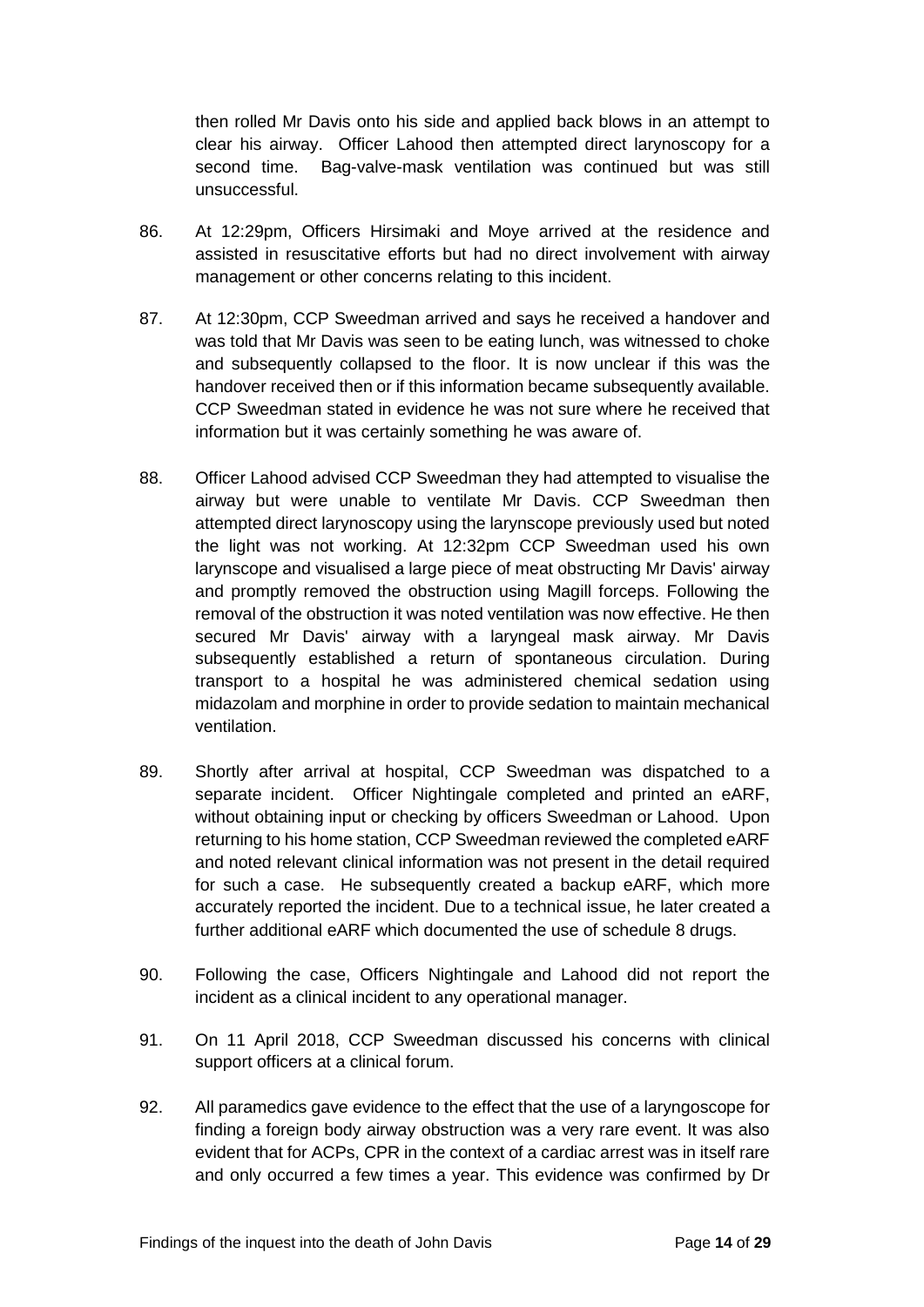Stephen Rashford.

- 93. Officer Hirsmaki had eight years' experience and had only come across a foreign body obstruction on two occasions and on both of these occasions he used a laryngoscope.
- 94. ACP Jason Moye had 22 years' experience and stated he would have used a laryngoscope approximately a dozen times and only 2-3 times relating to a foreign body airway obstruction.
- 95. ACP Nightingale stated he would have had five cases in 20 years relating to a foreign body airway obstruction. ACP Nightingale stated that he did not receive any handover from the carer but prior to arrival, given the code had changed, he knew the person was in cardiac arrest. His responsibility was to focus on CPR and ACP Lahood took over responsibility for the airway. ACP Nightingale did not have any information about choking from the carer but given it was clear there was some form of airway obstruction and this led them to that suspicion and he performed three back blows.
- 96. ACP Nightingale prepared the initial eARF and stated it was an oversight on his part to not make reference to the difficulties with the laryngoscope. He stated it subsequently after the investigation there was extra training involving use of the laryngoscope and airway obstructions and riding of the eARF. He stated he had participated in the process and agreed there were some shortcomings which he states has been addressed through the further training he has received.
- 97. ACP Nightingale stated his role was to manage the airway and he used oxygen to ventilate. He stated there was no information given to him from the carer that Mr Davis had been coughing or choking nor was there any indication that he had been eating at around the time. He suspected an airway obstruction given he was difficult to ventilate. He first had a basic look into the open mouth and could not see anything. He then applied the laryngoscope to inspect and did this on two occasions. On the second attempt the light started to flicker. During the first attempt he was unable to visualise anything but the light was working.
- 98. Officer Nightingale then applied back blows in between the attempts with the laryngoscope. Officer Lahood had been a paramedic for 16 years and this was the first occasion he had used a laryngoscope on a patient and he had no previous experience of a foreign body airway obstruction.
- 99. Officer Lahood stated he knew there must be an obstruction but he could not see anything and therefore was not able to use the forceps. He stated it was possible that the food bolus had moved in the course of the back slapping but did not think so. He stated that the problem was probably due to his in experience with the use of the laryngoscope. He subsequently participated in an internal investigation and was placed on a clinical support plan and had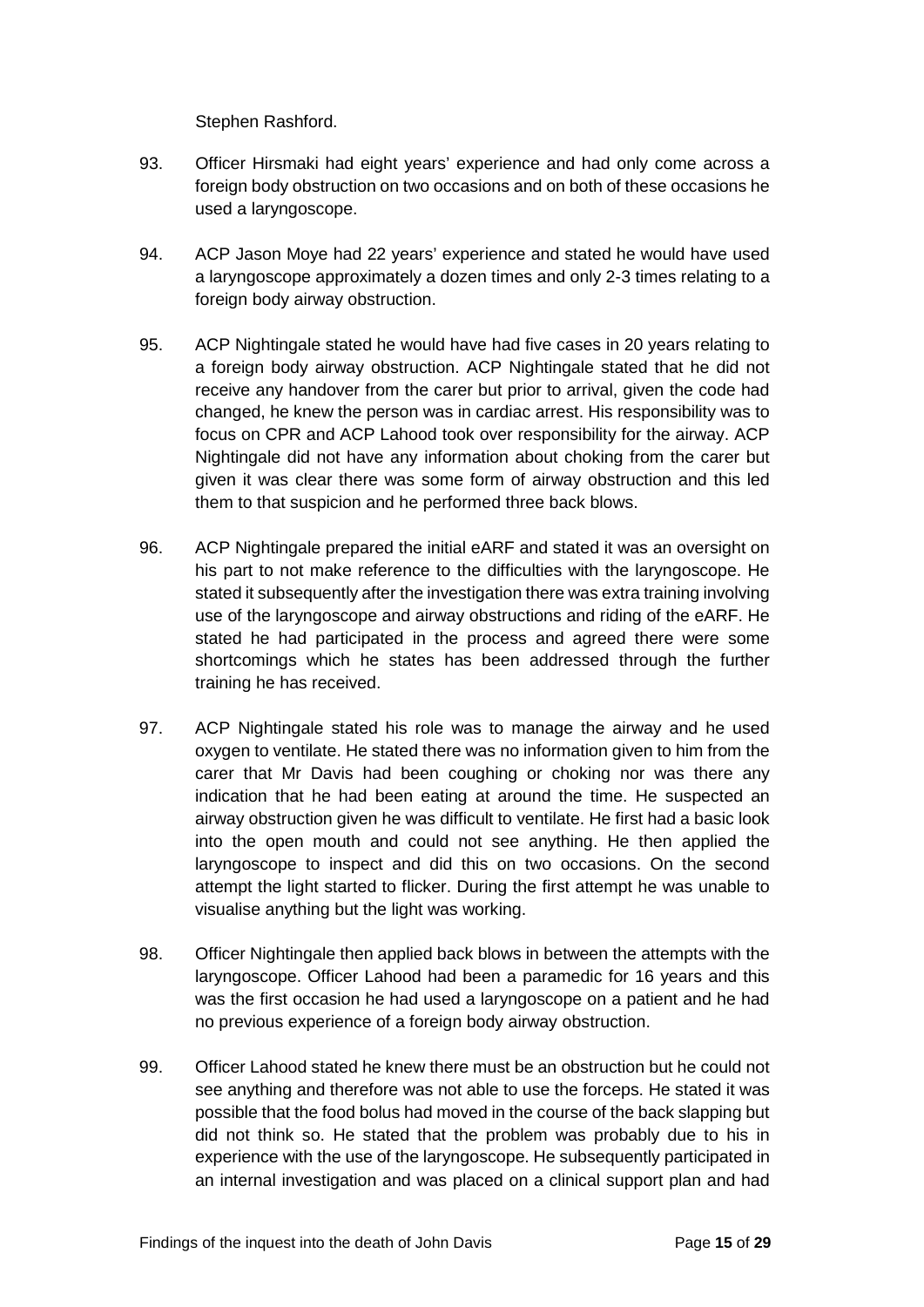received very helpful training in the use of a laryngoscope and dealing with foreign body airway obstructions.

100. CCP Sweedman is a critical care paramedic of 20 years' experience. He stated that in a 15 year period he had come across a foreign body obstruction of the airways on approximately three occasions. CCP Sweedman stated it was critical that the airways be checked and if you were not able to see any obstruction and still not able to ventilate then you need to recheck. Having a laryngoscope that works is final as without that instrument you are not able to see below the oral cavity. He stated it was easy to remove the obstruction once it was able to be visualised. It was on this occasion a large piece of meat. He stated that he uses a laryngoscope two to three times a month but mainly for intubation purposes. He explained that only Critical Care Paramedics have the advanced qualifications to intubate and accordingly he uses a laryngoscope regularly but Advanced Care Paramedics would not have that regular use.

# <span id="page-17-0"></span>**Queensland Ambulance Service Investigation**

- 101. A QAS internal clinical investigation was conducted. The investigation found that:
	- Officers Lahood and Nightingale failed to adequately identify and manage a patient with a foreign body airway obstruction.
	- The primary patient care eARF was of significantly poor standard with major errors and admissions.
	- Officers Lahood and Nightingale failed to self-report this case as a clinical incident.
- 102. Additionally, significant and vital equipment failure occurred during the incident (probable flat laryngoscope batteries), with no documented pre-shift vehicle and equipment check for that day.
- 103. The review stated the evidence is highly suggestive that the cause of the cardiac arrest was a foreign body airway obstruction. There was a delay in removing the foreign body. At the time of the arrival of the first attending paramedics, Mr Davis was in cardiac arrest. Therefore, it is difficult to quantify the exact impact, if any, upon the outcome from the identified performance issues.
- 104. Officers Nightingale and Lahood were to be performance managed by the QAS to address operational deficiencies and provide professional development opportunities to improve their delivery of care.

#### <span id="page-17-1"></span>**Review by Dr Stephen Rashford**

105. Dr Stephen Rashford the Medical Director for QAS also gave evidence for QAS with respect to the matter. Dr Rashford has extensive experience in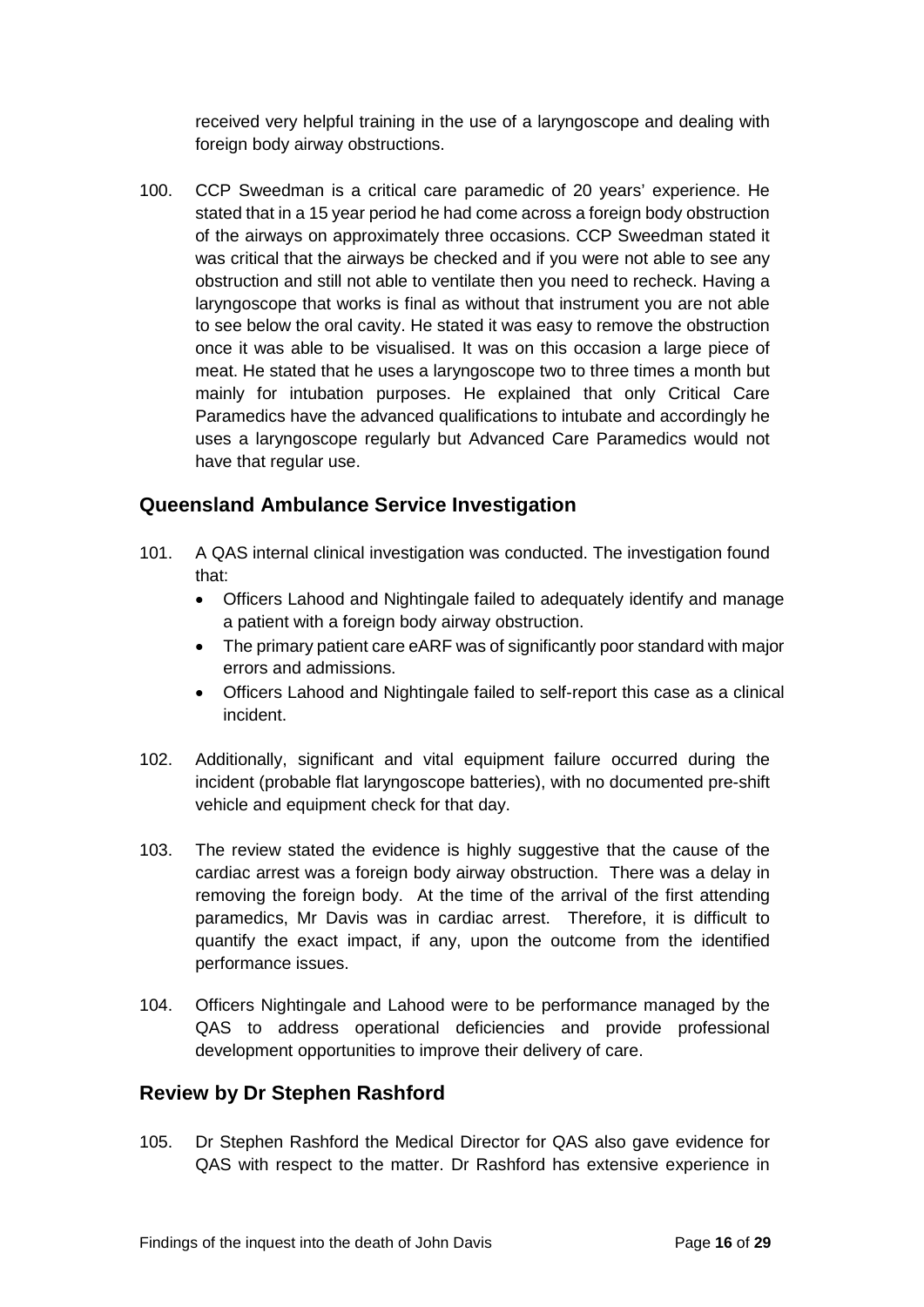emergency medicine and has given expert evidence on such issues on many occasions. Dr Rashford provided a report which essentially dealt with two aspects of the QAS response being:

- The handling of the 000 call by the QAS Operations Centre; and
- The clinical treatment provided by the attending QAS paramedics
- 106. Dr Rashford stated that on this occasion he believes the accent of Mr Oderinde may have been a factor. It was clear his actions were well intentioned but his grasp of English made things difficult for the EMD, who are trained civilians with no specific clinical experience. Dr Rashford commented that whilst this was a difficult call for the EMD, on balance, it was not handled optimally nor was it entirely in accordance with QAS procedure.
- 107. He noted that the caller provided initial observations that Mr Davis was awake, had shallow breathing and was pale in colour. At approximately 2.5 minutes into the call information was given that Mr Davis had just eaten lunch, could not talk but was normally non-verbal. This prompted the EMD to use a breathing counter available within the software program which is used when it is difficult to establish if the patient is breathing effectively.
- 108. Dr Rashford stated that the breathing counter is a relatively recent upgrade to the software system. This occurred as there was a worldwide problem with bystanders interpreting agonal breathing as a sign of life, when in fact it represented the last best as use of brain activity. Agonal breathing is not effective to sustain oxygenation of the blood. On this basis, cardiac arrest is now considered to be present when a person is unconscious and ineffective breathing is established
- 109. At three minutes and 15 seconds into the call, the caller indicates a breathing rate of 15 breaths per minute which would not be consistent with agonal breathing.
- 110. At four minutes and 31 seconds it is suggested that Mr Davis is unconscious and a short time later the caller says it "is as if he is choked". Dr Rashford stated that the phone was held close to the patient at five minutes and 46 seconds when there are noises consistent with ineffective breathing with a significant airway obstructive element. This was very concerning and indicates a pre-cardiac arrest scenario and it is highly likely Mr Davis was unconscious with precipitously low oxygen levels at that time.
- 111. At six minutes it was noted that Mr Davis' eyes were open and at six minutes and 28 seconds, the breathing counter indicated a respiratory rate of 16–20 breaths per minute. It was Dr Rashford's opinion that this updated scenario was completely inconsistent with what was actually occurring, reflecting a missed interpretation by the caller, albeit well intentioned.
- 112. Dr Rashford stated that human factors can potentially complicate scenarios such as this. He stated that whilst the breathing counter was introduced to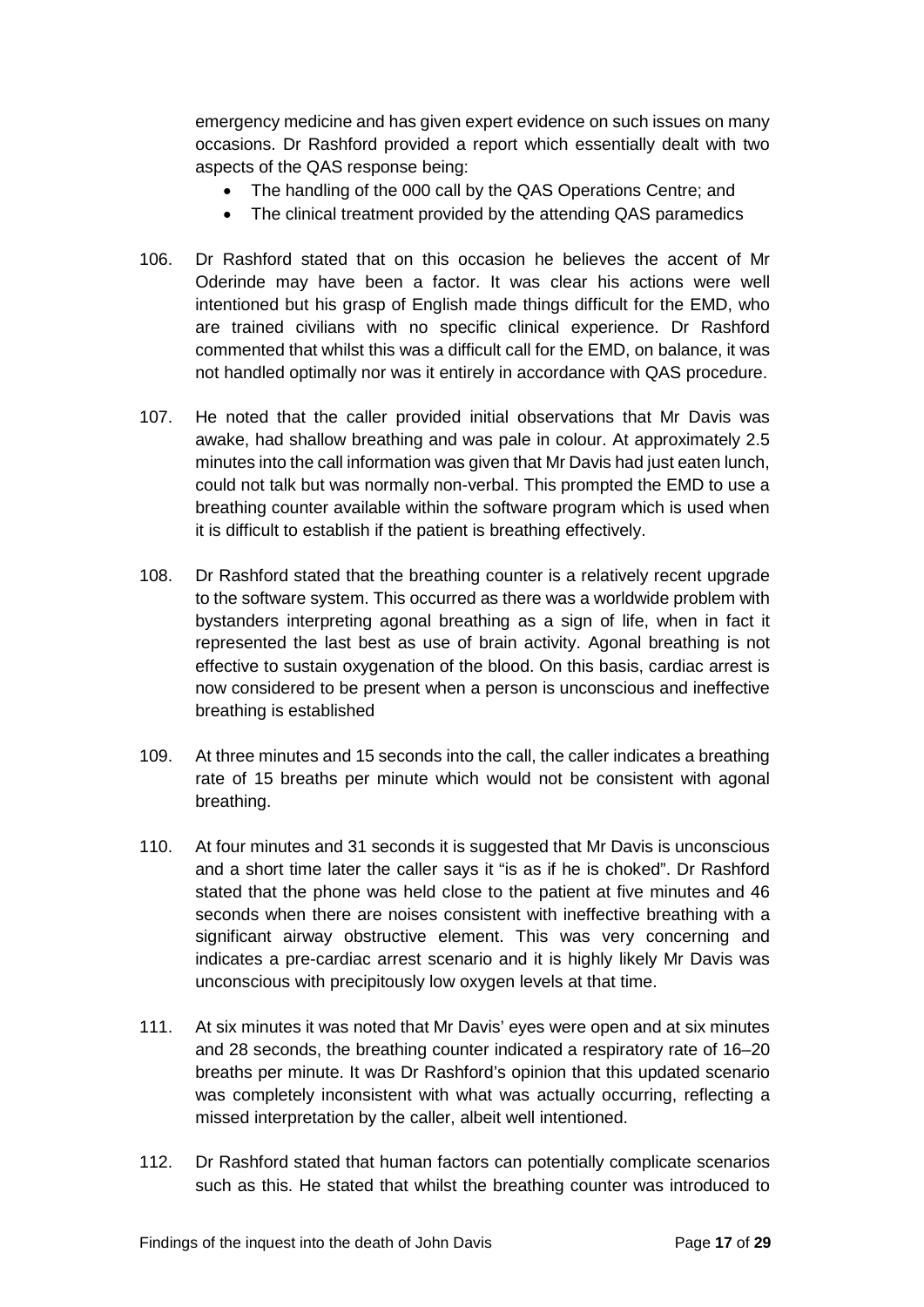overcome mismanagement of cases due to these human factors, it is his view that in most situations if the breathing counter is considered, the victim should just immediately be considered in cardiac arrest and CPR should be commenced. CPR to someone with cardiac output is not life-threatening but delayed CPR in a cardiac arrest scenario is.

- 113. The caller, at one stage, mention that Mr Davis was blinking earlier during the call. This appeared to distract the EMD and a number of times she deviated from the formal software scripting, asking if Mr Davis was blinking, as if looking for a sign of life.
- 114. At eight minutes and 30 seconds the phone was held close to Mr Davis and there are minimal breathing sounds consistent with agonal obstructive breathing. Despite this, the caller indicates a short time later Mr Davis is awake but not blinking. Dr Rashford's opinion is that Mr Davis was in cardiac arrest or a very low output state at that time and most likely had been for some time. This conflicting pattern of information resulted in further delay of another 2.5 minutes in commencing CPR.
- 115. Dr Rashford stated that from listening to the call the EMD found the case very difficult due to the conflicting information being presented. These human factors at play resulted in a delay in recognising the choking episode complicated by cardiac arrest. Despite that, there was no delay to paramedics arriving on the scene.
- 116. It was the opinion of Dr Rashford that Mr Davis actually suffered severe hypoxia well before the initial paramedic crew attended. This hypoxia occurred in the setting of the choking episode and then the unrecognised period of cardiac arrest. He does not agree Mr Davis suffered a cardiac arrest in the minute or two before the paramedics arrived. The exact point of cardiac arrest was difficult to determine but, early in the call, there is evidence of ineffective breathing and unconsciousness.
- 117. Dr Rashford stated that most emergency medical services have concentrated on educating the staff, over a number of years, in an attempt to improve cardiac arrest identification and to reduce the time until CPR commences. QAS has already undertaken significant education in this area and is currently developing further education on decision-making to the effect that staff will be directed to proceed as if a cardiac arrest is present if they are considering the use of the breathing counter.
- 118. In relation to the actions of the paramedics Dr Rashford stated that they acted in accordance with standard practice of delineating roles for the resuscitation. The inability to visualise the airway obstruction was unsatisfactory and was a failure to perform to the standard expected but can be explained by the relative rarity of the condition and infrequent experience of real-time direct visualisation laryngoscopy by ACPs.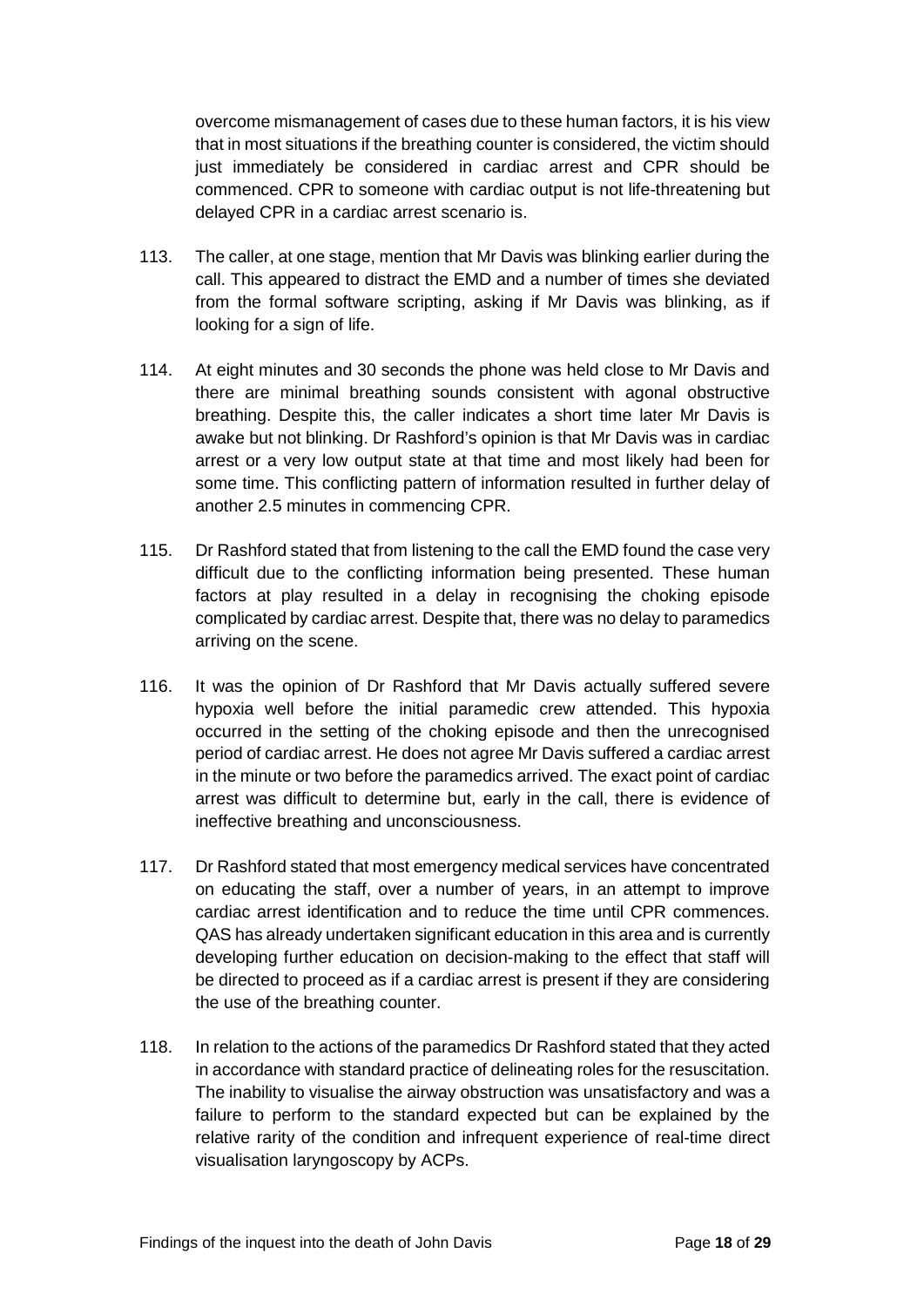- 119. Dr Rashford further stated that ACP level paramedics provide hands on treatment to less than two cardiac arrest annually. Whilst paramedics attended a number of patients in cardiac arrest, the majority of cases do not have any resuscitative attempts undertaken, due to rapid discontinuation criteria being present.
- 120. Of cardiac arrests attended by ACPs, it is rare for a foreign body airway obstruction to be the primary cause. Most paramedics will never encounter this type of case, nor have the requirement to undertake laryngoscopy under these circumstances during their career.

## <span id="page-20-0"></span>**Review by Clinical Forensic Medicine Unit**

- 121. Dr Ian Home, Forensic Medicine Officer of the CFMU reviewed medical and carer progress notes and the resuscitation response of the carer and QAS.
- 122. At lunchtime on 8 April 2018, Mr Davis collapsed as a result of airway obstruction caused by a food bolus. QAS diagnosed a pulseless electrical activity arrest and had difficulty ventilating him. CCPs attended 10 minutes later and removed a large piece of meat from the upper airway. Spontaneous circulation was restored soon afterwards.
- 123. Despite spontaneous ventilation and normal pupillary response on arrival at the SCUH, Mr Davis had experienced a prolonged downtime. Subsequent CT scan revealed diffuse hypoxic brain injury. Following discussions with the family Mr Davis was palliated and passed away at 00:50 on 10 April 2018.

#### 124. The cause of death was listed as:

| 1a)            | Diffuse hypoxic brain injury | 2 days |
|----------------|------------------------------|--------|
| 1 <sub>b</sub> | Cardiac arrest               | 2 days |
| 1c)            | <b>Respiratory arrest</b>    | 2 days |
| 1d)            | Airway obstruction           | 2 days |
| 1e)            | Food bolus                   | 2 days |

125. Dr Home noted the Multicap notes do not indicate any specific dietary or swallowing issues and a *CHAP* form completed in October 2016 indicated no difficulties swallowing. It was noted a referral to an outpatient Speech Therapy clinic was declined in August 2017. Dr Scott clarified that although concerns regarding swallowing safety were raised in October 2013 and February 2014, a barium swallow (a series of x-rays taken while swallowing a radiopaque liquid to assess coordination during swallowing) performed on 6 February 2014 showed only minor aspiration into the upper trachea that did not result in any coughing. As a result no further investigations were undertaken. The purpose of the speech therapy referral in August 2017 was not related to swallowing concerns but was not done with the aim of improving his speech and communication.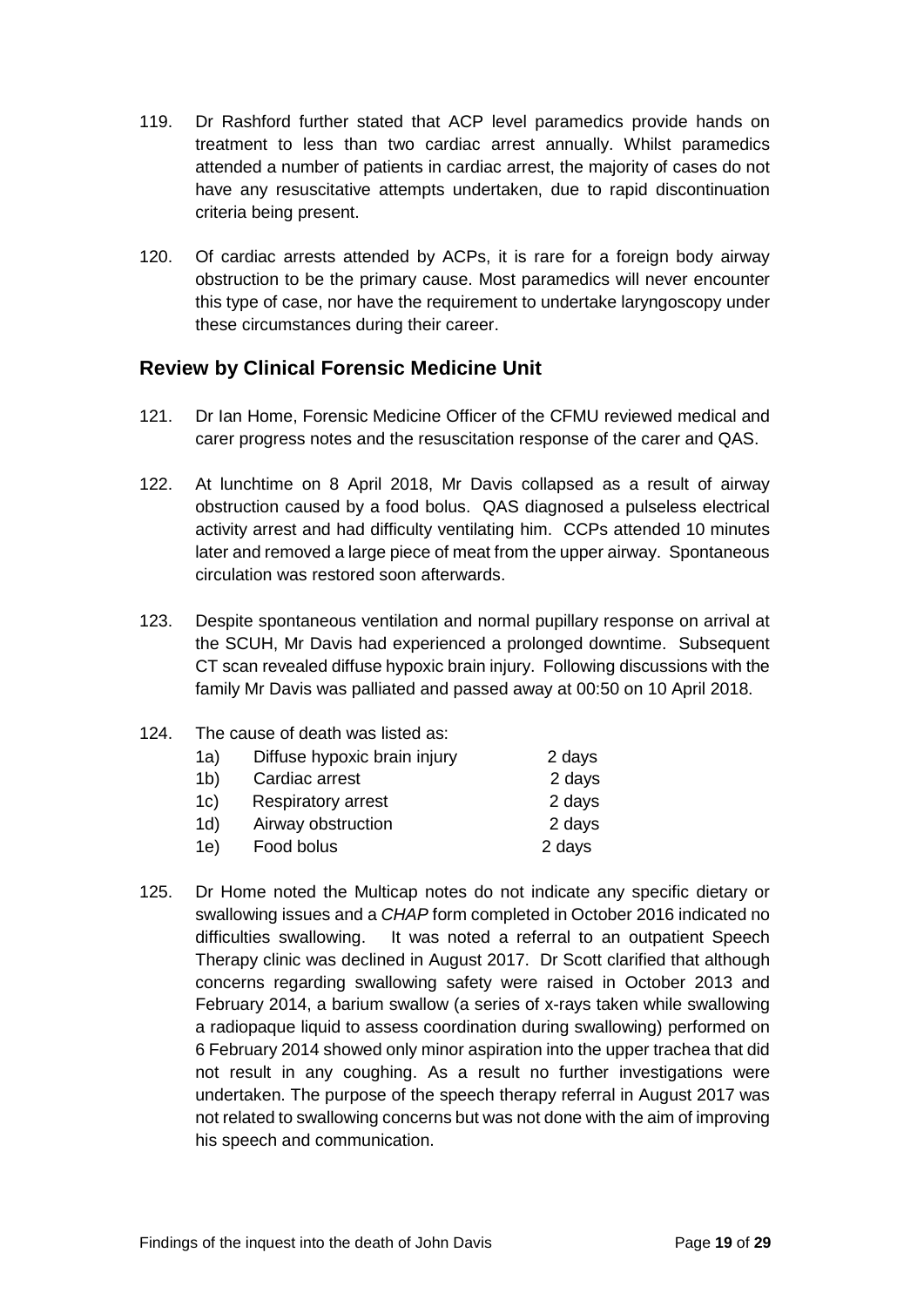- 126. According to the QAS eARF documentation Dr Home noted that Mr Davis began coughing whilst eating lunch then became more and more distressed. In contrast, Dr Home noted the incident form attached at the end of the carer records indicate the person who completed the form heard a thud and came out of the kitchen to find Mr Davis lying on his back on the floor and was unresponsive. Dr Home stated it was unclear which version of events is inaccurate. Dr Home opined that if Mr Davis was found coughing following eating, the CFMU primary concern related to the provision of basic life support measures by the carer; primarily back blows (or use of the Heimlich manoeuvre) to someone who appears to be choking. It was assumed all carers should be up to date with basic life support training.
- 127. It was also unclear if the initial ambulance crew inspected the airway for a foreign body, which should be part of the initial A-B-C's of resuscitation. Given the prompt return of circulation once the airway was cleared, these measures may have altered the outcome in this case.
- 128. Dr Home stated that although choking could not have been predicted or prevented, if a food bolus was considered and attempts to remove it been made prior to arrival of the CCP crew, the outcome may have been different. Once he suffered prolonged hypoxia the outcome was inevitable.
- 129. Dr Home noted QAS conducted a thorough clinical investigation of the events. Dr Home noted there appears to be some inconsistencies as to the level of the information available at the time of QAS arrival. Despite basic resuscitation steps to check airways, breathing and circulation in that order, it is unclear whether or not the airway was immediately inspected for a foreign body.
- 130. Dr Home stated that in circumstances of coughing whilst eating, the primary consideration would be obstruction of the airway by a foreign body, such as a food bolus. Whilst it is his understanding that knowledge of basic first aid may not be a requirement of carers, these skills should be mandatory for any person responsible for the well-being of others. Ambulance courses teach that in cases of suspected airway blockage, the patient should be bent forward and five sharp blows should be applied to the back between the shoulder blades. If this fails, one hand should be placed in the middle of the back for support, whilst five chest thrusts are applied. Dr Home opined attempts at such basic manoeuvres may have dislodged the food bolus and prevented Mr Davis' further deterioration.
- 131. Dr Home stated the findings of the QAS clinical investigation were critical of the initial management. Whilst it is possible the various manoeuvres performed prior to arrival and inspection of the airway by CCP Sweedman may have repositioned the food bolus making it easily visible, it remains apparent that initial efforts to exclude a foreign body were substandard.
- 132. Given Mr Davis had already lost cardiac output by the time the first QAS crew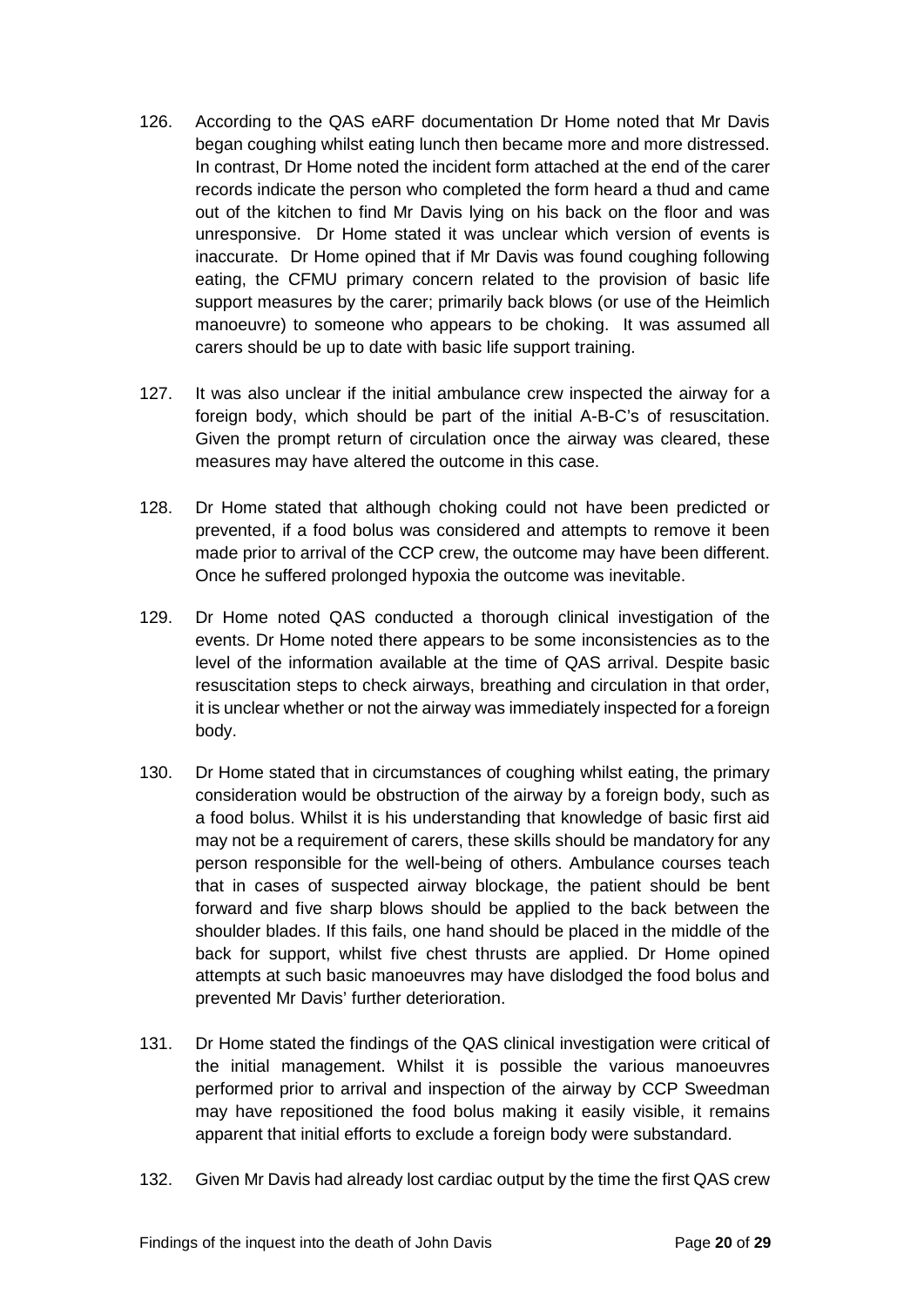arrived, caution needs to be applied when considering if the additional 10 minute delay before the food bolus was removed represents a clear outcome changing event. Given CPR was commenced only a short time prior to QAS arrival and the prompt return of spontaneous breathing and circulation occurred once the food bolus was cleared, it was the opinion of Dr Home that Mr Davis may well have survived.

- 133. Dr Home also had the benefit of considering the audio of the 000 call. In evidence at the inquest he agreed there was some uncertainty as to the condition of Mr Davis and that at about 10.5 minutes into the call at 12:18pm it was evident he was no longer breathing.
- 134. Dr Home stated that if CCP Sweedman attended 10 minutes prior, and successfully removed the food bolus, the outcome may have been different.
- 135. Dr Home agreed that at about 8.5 minutes into the call obstructed or ineffective breathing can be heard and then breathing stops at 10.5 minutes.
- 136. Dr Home agreed that if Mr Davis had an epileptic seizure and blacked out for a period of time with the food in his mouth that this could have caused the obstruction or it was possible the food was aspirated.
- 137. Dr Home stated that basic support skills should train people to look at the airways but it was difficult to be critical of DSWs who are more at a domestic level. He stated the carer did what he was told according to the 000 call and Dr Home stated he would have liked the EMD caller to have said something more about clearing and checking the airways.

# <span id="page-22-0"></span>**Conclusions on the issues**

- 138. In reaching my conclusions it should be kept in mind the *Coroners Act 2003*  provides that a coroner must not include in the findings or any comments or recommendations, statements that a person is or maybe guilty of an offence or is or maybe civilly liable for something. The focus is on discovering what happened, not on ascribing guilt, attributing blame or apportioning liability. The purpose is to inform the family and the public of how the death occurred with a view to reducing the likelihood of similar deaths.
- 139. A coroner should apply the civil standard of proof, namely the balance of probabilities but the approach referred to as the *Briginshaw[3](#page-22-1)* sliding scale is applicable. This means that the more significant the issue to be determined, the more serious an allegation or the more inherently unlikely an occurrence, the clearer and more persuasive the evidence needed for the trier of fact to be sufficiently satisfied that it has been proven to the civil standard.
- 140. With respect to the *Briginshaw* sliding scale it has been held that it does not

<span id="page-22-1"></span><sup>3</sup> *Briginshaw v Briginshaw* (1938) 60 CLR 336 at 361  $\overline{a}$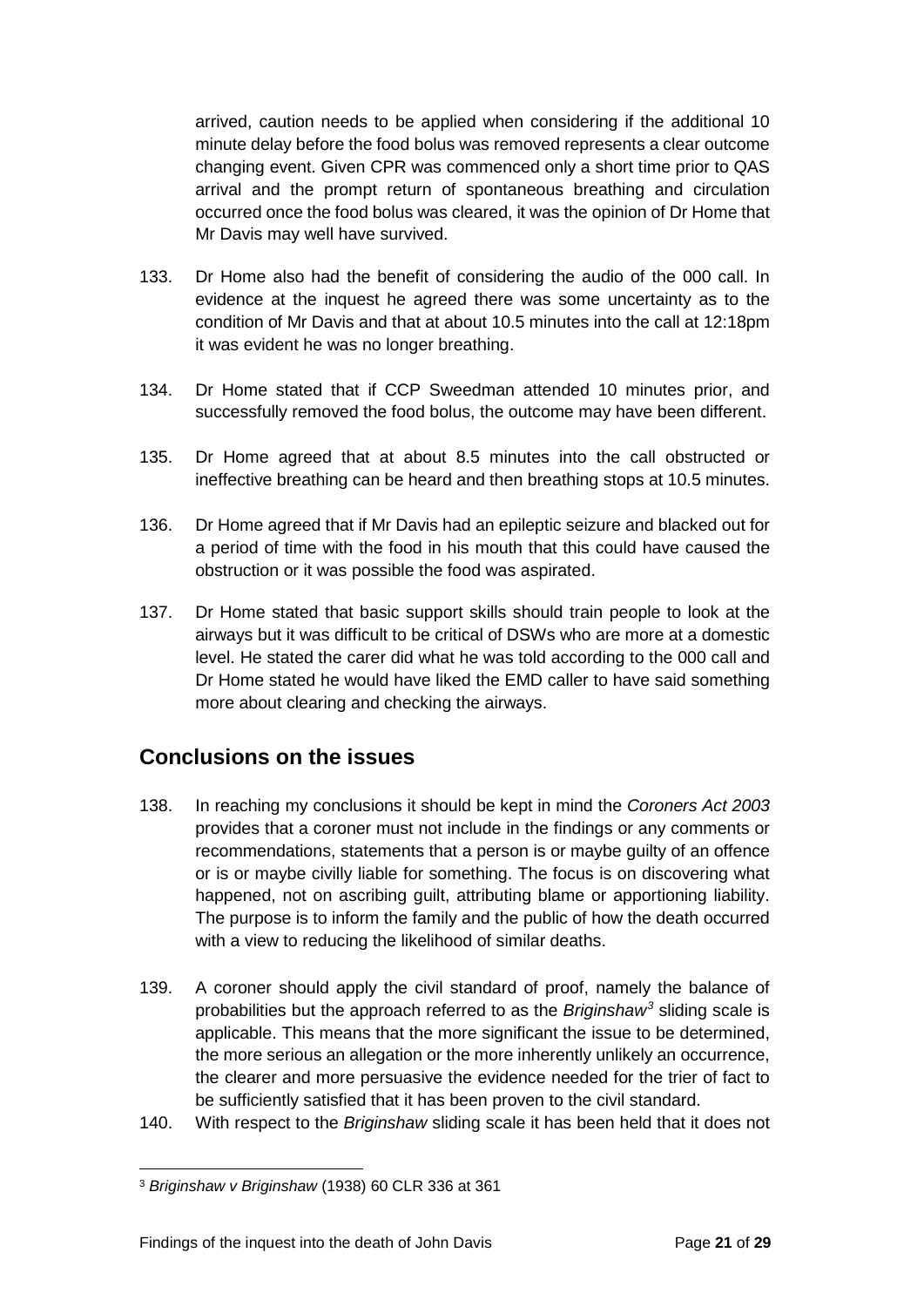require a tribunal of fact to treat hypotheses that are reasonably available on the evidence as precluding it from reaching the conclusion that a particular fact is more probable than not.

141. In matters involving health care, when determining the significance and interpretation of the evidence the impact of hindsight bias and affected bias must also be considered. That is, after an event has occurred there is an inclination to see the event as predictable, particularly where the outcome is serious, despite there being few objective facts to support its prediction.

#### <span id="page-23-0"></span>**How he died**

- 142. There is no doubt Mr Davis died after a large piece of meat became lodged in his trachea, blocking the airway such that his brain was deprived of oxygen causing significant brain damage from which he could not survive.
- 143. How the piece of meat became lodged is not altogether certain as the incident was unwitnessed. Mr Davis did have a history of infrequent seizures due to epilepsy and one possibility that was suggested is that he had a seizure and in the course of this may have aspirated the food bolus which became lodged in his airway. Dr Home conceded this was a possible explanation. There was no evidence Mr Davis was having a seizure when first observed by Mr Oderinde.
- 144. Accepting that the possibility of a seizure cannot be absolutely excluded, on balance I find it is more likely Mr Davis was completing his lunch and unfortunately swallowed a large piece of meat which found its way to his trachea. The proximity in time to Mr Davis choking and him having his lunch is one significant factor supporting such a finding.

#### <span id="page-23-1"></span>**Whether the health, disability and supported accommodation services provided to the deceased were adequate and appropriate.**

- 145. As noted by the Public Advocate in considering the material it would seem the care and treatment provided to Mr Davis by Multicap was adequate and appropriate. The Public Advocate considered it was generally thorough and demonstrated a high degree of care.
- 146. In respect specifically to swallowing issues, I accept the submission of Counsel Assisting that on the balance of the evidence Mr Davis had isolated occasions of swallowing issues as identified upon review by the speech pathologist in 2014 and 2016. In hindsight, perhaps the issue could have been more routinely investigated but the evidence does not suggest there was any particular failing to escalate or investigate a particular swallowing concern around the time of the choking incident.
- 147. It does appear there could have been better communication of ongoing issues concerning Mr Davis' hospital attendances in 2014 and 2016 between carers and clinicians. The Public Advocate raised concerns that despite these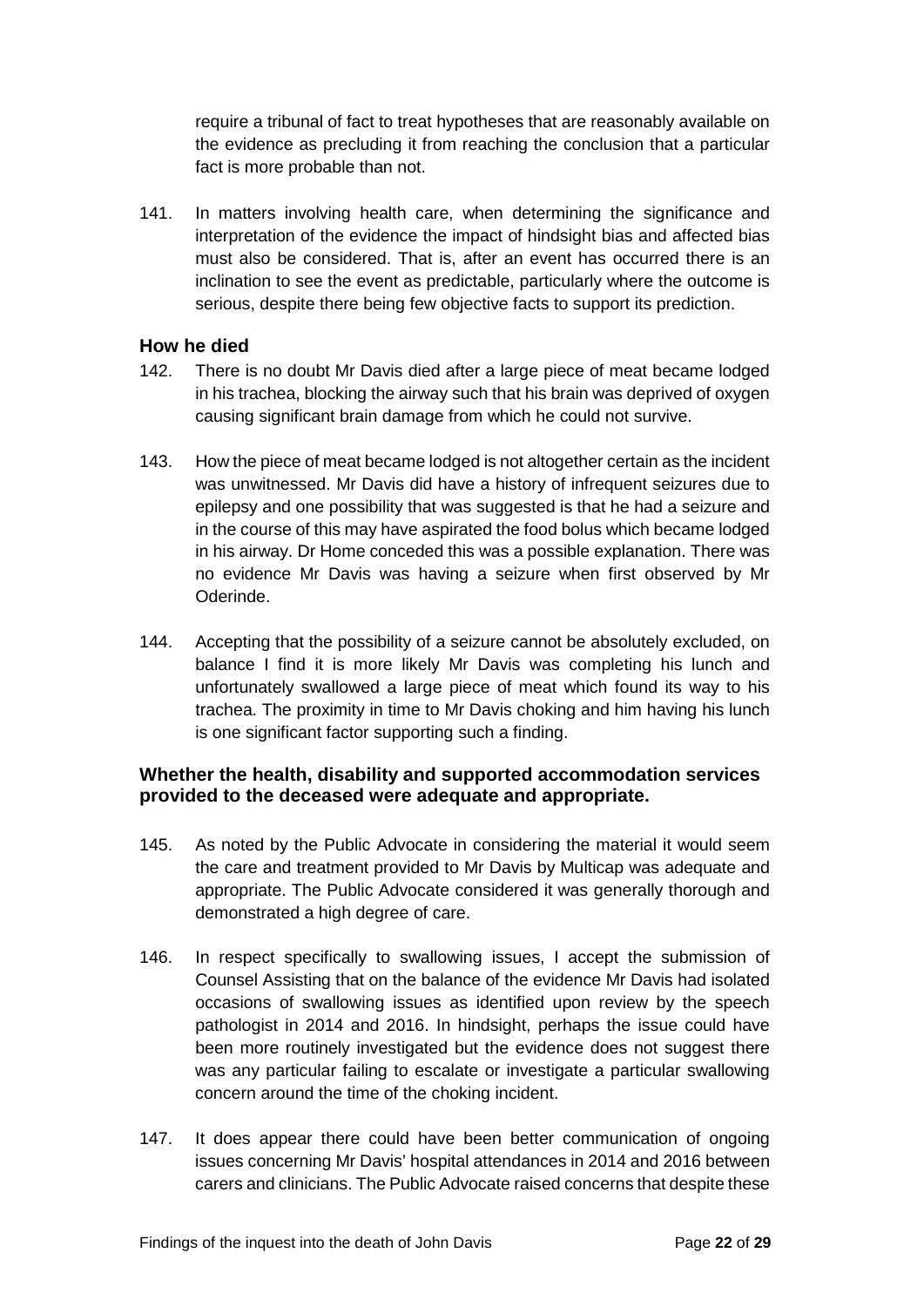two particular admissions no change appeared in Mr Davis' care in relation to his diet by either his regular GP, Dr Scott or by Teralba or Multicap. Further, that there appear to be no communication between Dr Scott and Multicap in relation to the post admission care plan, as would have been required in the multiple CHAP reports that were completed.

- 148. I accept, it is likely that any review may not have changed the plan of management given Dr Scott stated the episodes of 2014 and 2016 principally related to issues of thickened fluids, and as post hospital there were no reported problems he considered it reasonable to relax any restrictions.
- 149. In any event Multicap subsequently identified a gap in the annual CHAP report relating to swallowing and has now developed a checklist to assist carers in identifying issues with swallowing. This seems to have already identified a number of such cases that required review of particular clients and the Public Advocate considers the checklist looks comprehensive and should assist to identify future residents who may have swallowing/choking risks.

#### <span id="page-24-0"></span>**Whether first aid and disability services carer training of the supported accommodation carers were adequate and appropriate.**

- 150. It is apparent Multicap ensures all its DSWs have up to date First Aid and CPR training. Other relevant training is also provided as evidenced by the workers and Ms Jessop.
- 151. DSWs do not provide clinical care and could not be expected to in the circumstances. The appropriate policy in place was for DSWs to follow their training and call emergency services.
- 152. In this case it is evident Mr Oderinde cleared the area to make it safe for CPR, checked the airway and rang 000. Mr Oderinde did not observe any obstruction and it is fair to say neither did Officer Lahood.
- 153. I find on balance that Mr Oderinde was wrong about the time he called 000 and it was much closer to 12:07pm than 11:52am. It may have been whatever time piece he used that showed this timing was incorrect. I accept there may have been a few minutes pass while he cleared some space, placed him in an appropriate recovery position and checked his airway, and there may have been some time before the 000 call went through to QAS but I do not believe Mr Oderinde did nothing for a number of minutes.
- 154. What happened from there was not optimal in that there was a clear difficulty in the transfer of accurate information between Mr Oderinde and the 000 EMD. What was evident to me, and a reason why Dr Rashford was asked to review the call, is that it was possible what I was hearing was perhaps agonal breathing some minutes before CPR commenced. Dr Rashford is of the opinion that was the case. I am not critical of Mr Oderinde in being unable to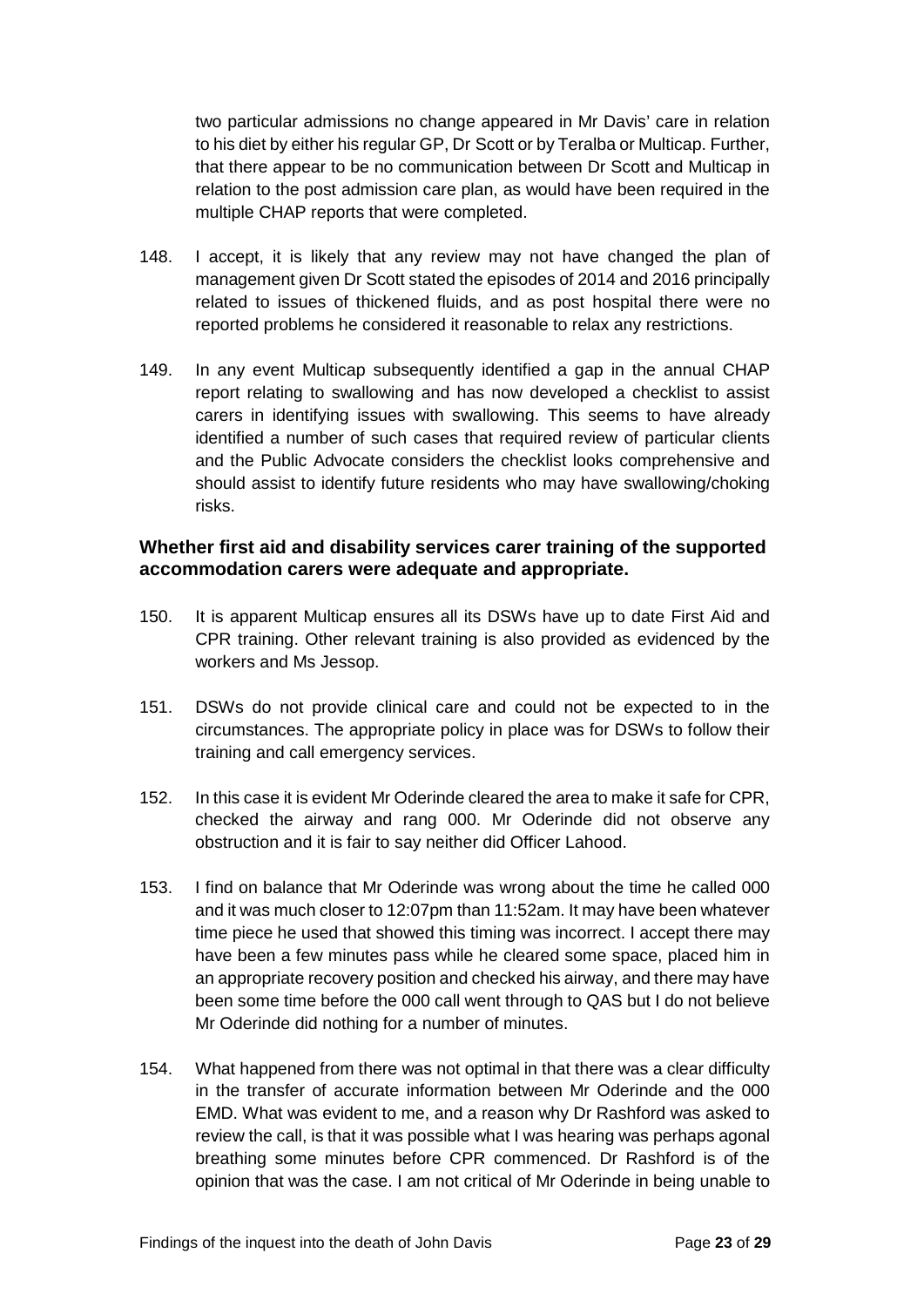recognise this for what it was as it is clearly out of the scope of practice of DSWs to make such clinical judgments.

## <span id="page-25-0"></span>**Whether the resuscitation performed by the Queensland Ambulance Service was adequate and appropriate.**

- 155. The issue of the call received by the QAS EMD was very robustly analysed by Dr Rashford where he concluded that on balance the call was not handled optimally.
- 156. Dr Rashford stated that from listening to the call the EMD found the case very difficult due to the conflicting information being presented. Having listened to it on a number of occasions I can only agree.
- 157. Dr Rashford found there were understandable human factors at play that resulted in a delay in recognising the choking episode complicated by cardiac arrest. Despite that, there was no delay to paramedics arriving on the scene.
- 158. Given Dr Rashford's evidence about the significant education in this area that has been undertaken and is continuing to be developed, I do not see the need to further comment or consider further recommendations in this regard.
- 159. QAS also investigated the actions of the various paramedics at the resuscitation and subsequent to it. The investigation considered two paramedics failed to adequately identify and manage a patient with a foreign body airway obstruction. This finding is mitigated to some extent by the relative rarity of the paramedics coming across foreign body airway obstruction conditions and infrequent experience of real-time direct visualisation laryngoscopy by ACPs.
- 160. The two paramedics concerned have received further training in airway management and in the use of laryngoscopes and have otherwise been performance managed.
- 161. The evidence supports a finding that by the time paramedics arrived Mr Davis had been in cardiac arrest for some time and would have already suffered a degree of hypoxia from which it was unlikely he could recover. That being said, it evident the earlier CPR commenced (likely to have been ineffective until the obstruction was removed) and the earlier the removal of the food bolus obstruction occurred, then the better the chance of a more favourable outcome eventuating.

#### <span id="page-25-1"></span>**Whether there are any matters about which preventative recommendations might be made pursuant to section 46 of the** *Coroners Act 2003***.**

162. I do not consider any recommendations need to be made to QAS in respect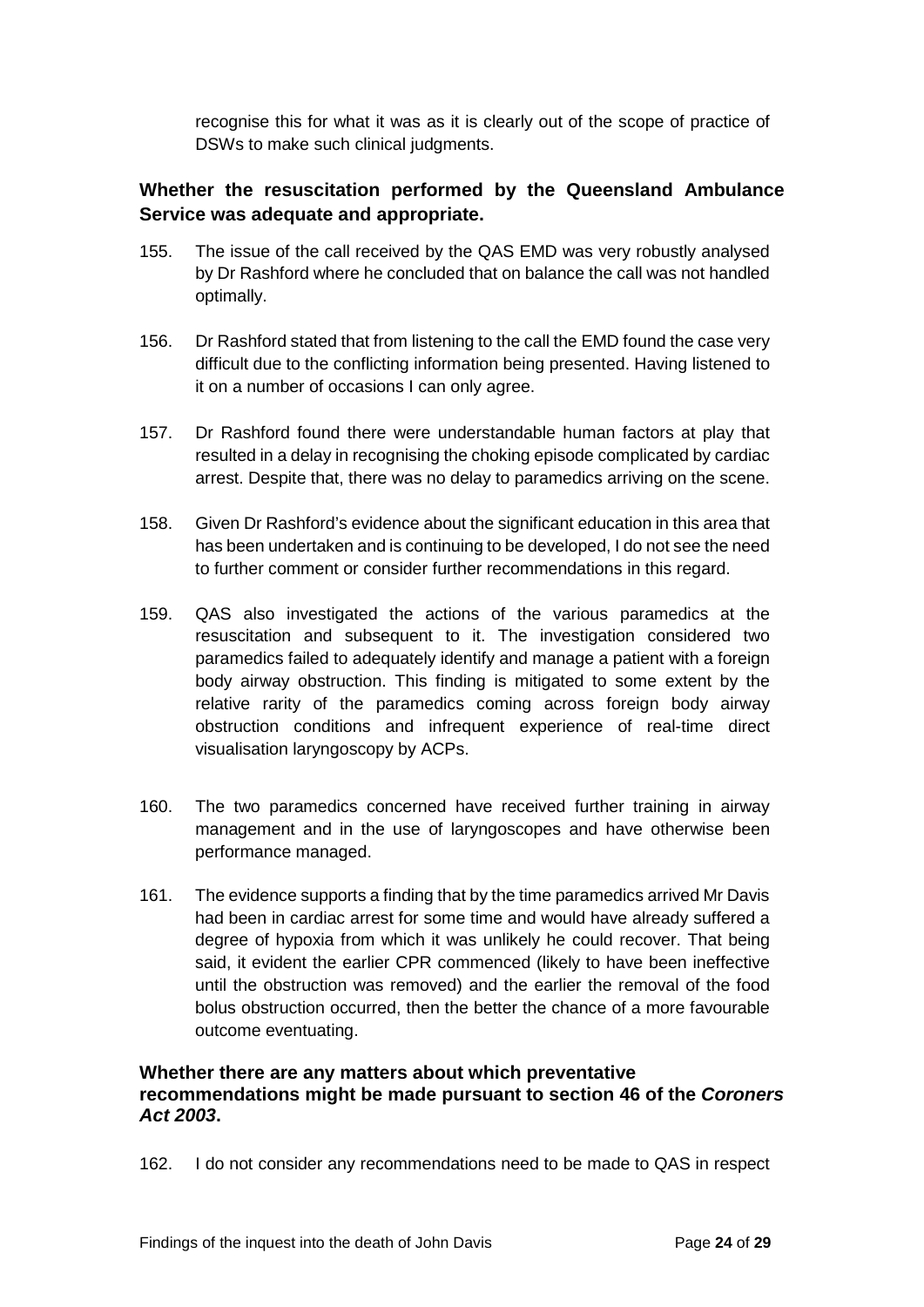to its findings on its investigation as there is clearly ongoing improvement processes as part of its organisational ethos and it is best placed to drive those forward.

- 163. The Public Advocate raised the issue of specific recommendations being made in the context of this case regarding the actions that should be taken by all those involved in the care of people with swallowing issues when they are identified.
- 164. Multicap independently of this case identified some deficiencies in the CHAP document with respect to nutrition and swallowing and developed and is using successfully a *Nutrition and Swallowing Checklist*. The Public Advocate stated the checklist certainly looks comprehensive and should assist to identify future residents who may have swallowing/choking risks. The checklist was adapted from a document produced by the NSW Department of Ageing, Disability and Home Care.
- 165. I will therefore forward these findings to an appropriate disability care association to note the findings and pass on to its members a recommendation that similar checklists be considered generally for use by care providers who are providing disability care services to those who would be considered in a risk category for swallowing difficulties. Multicap have advised it is a member of National Disability Services.

# <span id="page-26-0"></span>**Findings required by s. 45**

#### <span id="page-26-1"></span>**Identity of the deceased** – John Davis

<span id="page-26-2"></span>**How he died** – **John Davis was aged 50 and had a number of** disabling comorbidities primarily due to complications of an acquired brain injury from birth. For a number of years he had resided at supported residential premises and his death is a reportable death in care. There had been previous investigations performed regarding recurrent aspiration pneumonia in the context of possible swallowing issues but at the time of his death there was no documented concerns regarding his capacity to swallow and eat a relatively normal diet. On 8 April 2018 he had just eaten his lunch when he was heard by his carer to collapse to the ground. Emergency services were called by his carer. At the time of the call it is apparent Mr Davis was breathing but during the emergency call his breathing deteriorated to the extent that it was likely to be agonal and ineffective. At no point in the emergency call was there any indication by the carer of any airway obstruction or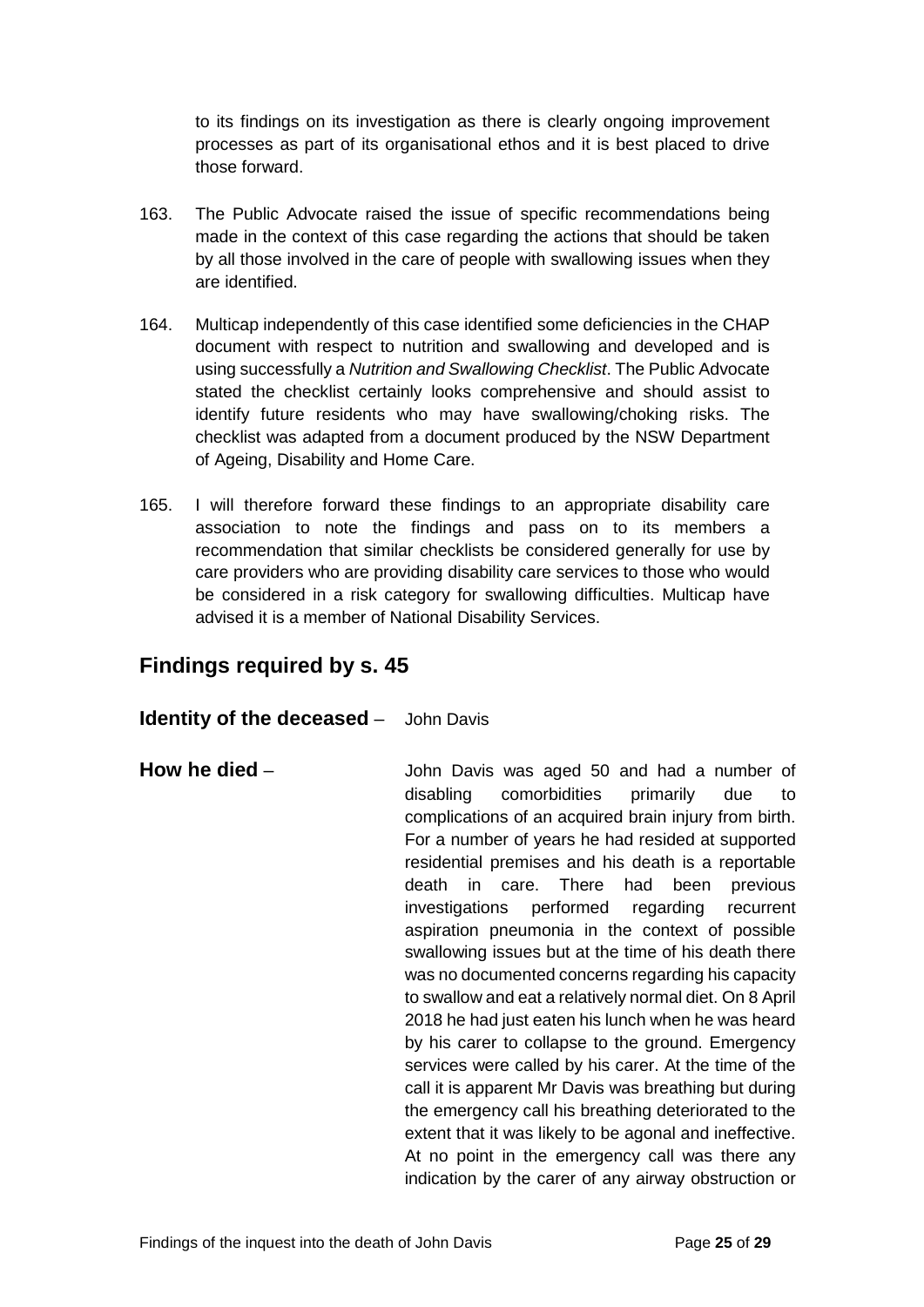information which would have led a listener to believe that a food obstruction of the airway was an issue. Some further minutes later Mr Davis appears to have stopped breathing and at this point the carer was instructed to commence CPR. On review it is considered that CPR could have commenced some minutes sooner. Ambulance officers arrived shortly after and took over CPR. It became evident to them that his airway was obstructed due to the failure to be able to successfully ventilate him. An officer checked the airways and used a laryngoscope but unfortunately due to a combination of inexperience in the use of the device and a faulty laryngoscope a food bolus that was lodged in the airway was not observed.

It was not until an advanced Clinical Care Paramedic attended that the problem was quickly observed and the food bolus removed. Unfortunately, by that time and probably well before the arrival of paramedics, Mr Davis had been without oxygen for a period of time such that his brain was deprived of oxygen and he suffered from hypoxic brain damage. Although he was subsequently ventilated this damage was irretrievable he passed away a few days later.

<span id="page-27-1"></span><span id="page-27-0"></span>

| Place of death $-$ | Sunshine Coast University Hospital BIRTINYA QLD<br>4575 AUSTRALIA                                 |  |
|--------------------|---------------------------------------------------------------------------------------------------|--|
| Date of death-     | 10 April 2018                                                                                     |  |
| Cause of death $-$ | 1(a) Hypoxic-ischaemic encephalopathy<br>1(b) Choking on food bolus<br>1(c) Acquired brain injury |  |

## <span id="page-27-3"></span><span id="page-27-2"></span>**Comments and recommendations**

I recommend that National Disability Services note the findings and pass on to its members that they consider implementing as part of their respective policies and guidelines a Nutrition and Swallowing Checklist similar to one in use by Multicap and adapted from a document of the NSW Department of Ageing, Disability and Home Care for use by care providers who are providing disability care services to those who could be considered to be in a risk category for swallowing difficulties.

I close the inquest.